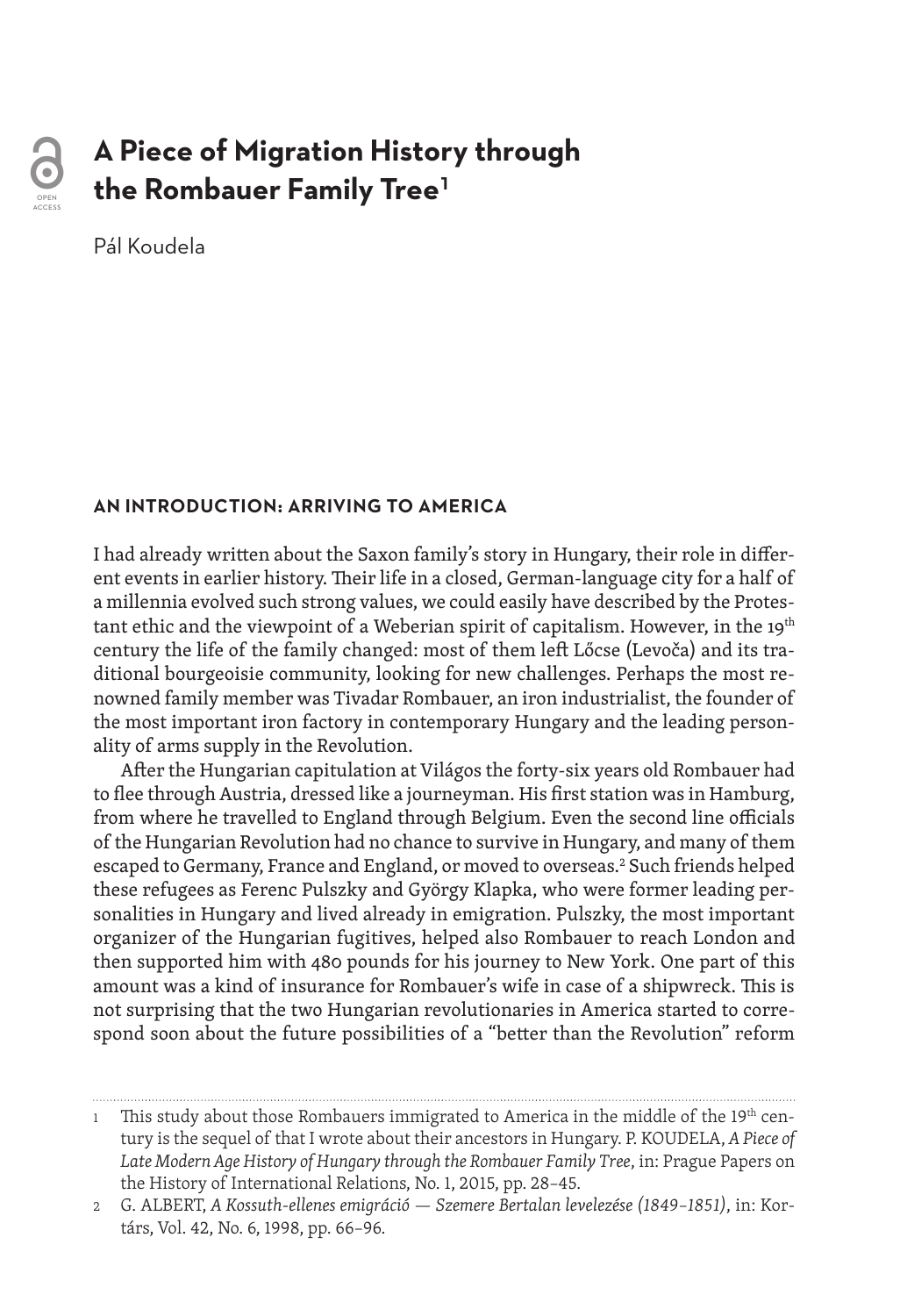movement for Hungary.3 This is also worth to mention that Pulszky gradually became a main supporter of Austria-Hungarian Compromise even against Kossuth during the forthcoming decades.

As soon as Tivadar arrived to America, he started to deal with mining and foundry.<del>ª</del> He made a proposal in Washington for a gold mining entrepreneurship in California, but he was refused. Later on, he travelled for a tour to South-America, where he met a lot of Hungarian and gained experience. Returning from Argentina he settled down in a small village, twenty-five kilometers from Davenport, Iowa. Tivadar bought a land there to cultivate, but the farm was not prosperous, thus they soon moved to Davenport, the city full of French, German and English immigrants. During this period, he also met Kossuth, with whom he discussed organizational questions, but politics played a decreasing role in his life in America. In Davenport, he became a coeditor at the newspaper *Der Demokrat*, however, only a couple years later he died at his very young age in 1855.<sup>5</sup>

His wife, Bertha, who was also an active participant of the War of Independence in Hungary as a nurse, followed his husband to America in 1850, where she mostly translated Hungarian poems to German. Some of her own writings were also published in a German newspaper pressed in Davenport, and she even came out with a book of poetry.<sup>6</sup>

## **THE FIRST GENERATION: ROLAND AND ROBERT**

Tivadar and Bertha had eleven children, of whom three died in the war: Richard was only eighteen, when he fell in the Battle of Vízakna; Clara and Irma died during their persecution. The oldest daughter, Bertha,<sup>7</sup> who was a schoolmistress, also followed her father to the USA and settled down in Davenport, but in the second year of her emigration, in the December of 1852 she had died; she was only 24. Another daughter of the Rombauers, Emma, married to Gustavus A. Finkelnburg, who was born in Cologne, Germany, but became one of the prominent lawyers in contemporary St. Louis. Her brother, Roland<sup>s</sup> was a merchant and served as a Captain of the Cavalry during the Civil War and later became a member of the legislative body in Florida and Montana. He was secluded in Missoula, Montana and finally worked as a mountain guide. He had one child from Carolina Engelmann. Their sister, Ida became also a schoolmistress and taught in a school — founded by her mother — until 1853, when she married

- 7 Born: 1828, Derizen (Munkács Мукачеве).
- 8 Lived: 1837. Selesztó 1898. Montana.

<sup>3</sup> OSZK Kézirattár (Hungarian National Szécheny Library Archives hereinafter referred only as OSZK). *Rombauer Tivadar levele Pulszky Ferenchez 1849*. Levelestár.

<sup>4</sup> B. FORGÁTS, *Rombauer Tivadar az 1848–49. évi szabadságharc fegyvergyári igazgatója és a Rimamurány-Salgótarjáni Vasmű Rt. alapítója*, In: Bányászati és Kohászati Lapok, June 1, 1940, p. 181.

<sup>5</sup> T. VASS, *Rombauer Tivadar a gyáralapító (1803–1855)*, in: Ózdi Honismereti Közlemények, Vol. 12, 1996, pp. 3–130.

<sup>6</sup> B. ROMBAUER, *Bunte Blätter von Bertha Rombauer*, St. Louis 1889.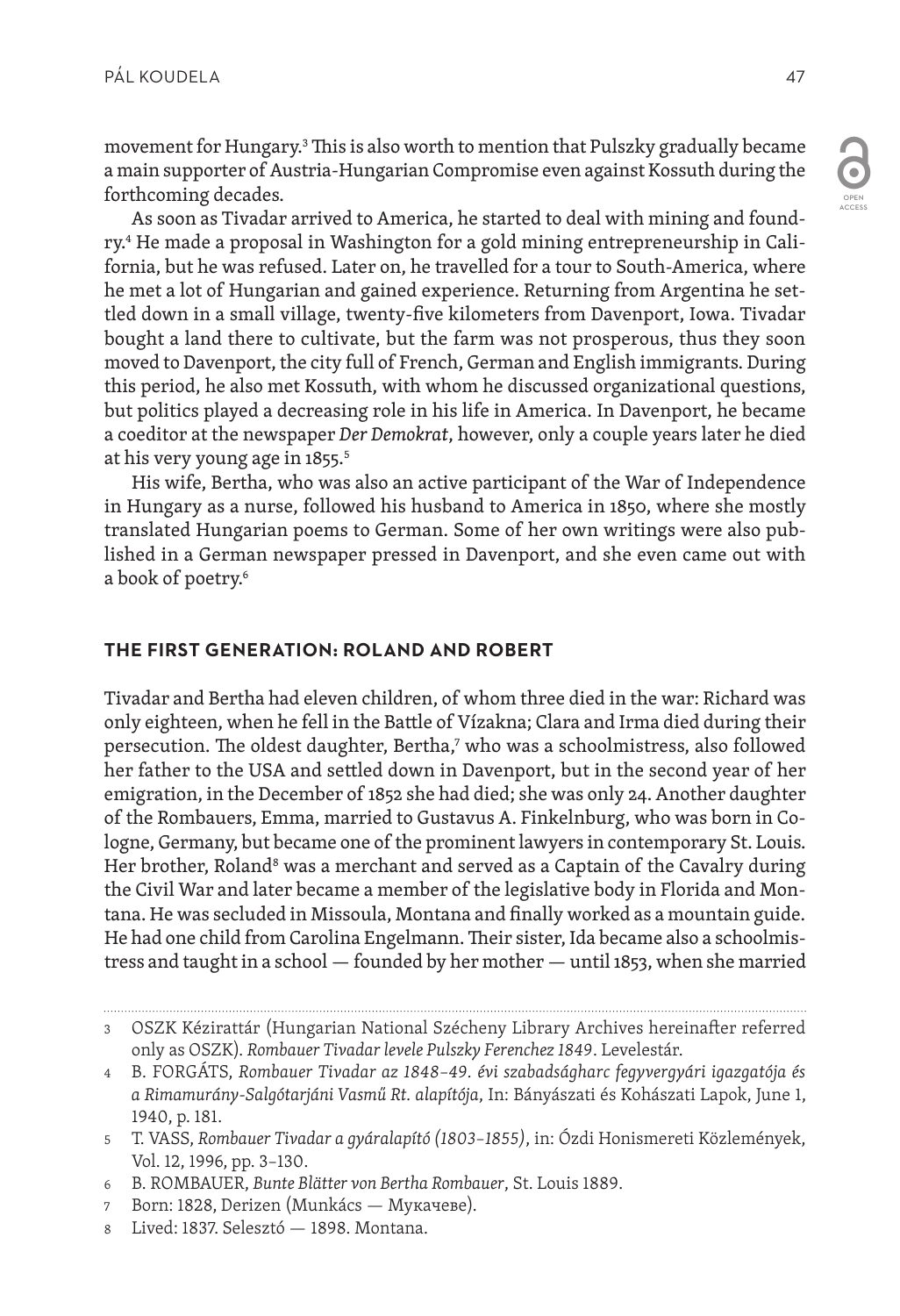to Captain John Fiala. Fiala was born in Temesvár (Timișoara), Hungary and later became Colonel under Antal Vetter General. John (János) was even awarded with Military Order of Merit in the Battle of Komárom. After the capitulation, he also escaped to Turkey, as so many did that time, where he became the adjutant of Bem. Later he moved to France, but after the coup of Napoleon III, he immigrated to America. It happened in 1851, and only a decade later he participated in the Civil War as a topographer engineer Major and Brigade Inspector. Already in 1859 it was Fiala, who created and published the first detailed map of Missouri, $^{\circ}$  and published many other maps in the following years.10 After the Civil War he and his wife, Ida settled down in San Francisco, where John wrote articles to Hungarian (Hazánk, 1889) and American newspapers about the Hungarian War of Independence.<sup>11</sup>

Robert Rombauer, $12$  right after his graduation in the Lutheran High School in Pozsony (Bratislava), moved to Vienna in 1848, and became a freshman in the Polytechnic. He immediately joined the Legion of the Academy and later entered the army as a Lieutenant of the Artillery. After the fall of the Revolution he was enlisted to the Austrian Army as a private, but only one year later, in 1850 he was freed by ransom and soon immigrated to America with his mother. Robert also fought in the Civil War and served as the Colonel of the 1<sup>st</sup> U.S. Reserve Corps, Missouri Volunteers by side of Lincoln. For his bravery, shown in defensing the Pacific Railway, he was even promoted to Brigadier Commander. After 1865 he settled down in St. Louis and became the president of the Board of Assessors St. Louis County and also a publisher of a newspaper and an accountant. He published a military treatise, titled *The Contest*13 and a mortality map of St. Louis in connection to the 1866 cholera.<sup>14</sup> At that time he was renowned as the author of a study on education<sup>15</sup> and a reminiscences about the events of 1861.<sup>16</sup> Robert also published books on nationalism and European state structure.<sup>17</sup> He had a great cultural impact in St. Louis: the St. Louis Public Library was his idea, for instance, but he was the president of the Board of Assessors and member of Board of Education too.<sup>18</sup>

Robert Rombauer found her love, Emilia Hogl already in America and they married in 1857. His wife, Emilia<sup>19</sup> was also a Hungarian immigrant: she was born in Temesvár,

- 12 \*1830. Podhering (Munkács) 1924. St. Louis.
- 13 R. ROMBAUER, *The Contest: A Military Treatise*, St. Louis 1863.
- 14 R. ROMBAUER, *Map of Part of the City of Saint Louis, Showing the Location of Deaths from Cholera in 1866: Prepared for 12th Annual Meeting, A. P. H. A., Oct. 1884*, St. Louis 1884.
- 15 R. ROMBAUER, *A Study on Primary Education*, St. Louis 1913.
- 16 R. ROMBAUER, *The Union cause in St. Louis in 1861, an Historical Sketch*, St. Louis 1909.
- 17 R. ROMBAUER, *Peace Prospects (Carnegie visitors' Reports)*, [s. l.] 1915; ROMBAUER, *The Contest*…, R. ROMBAUER, *Elements of State Organization in Europe*, [s. l.] 1916.
- 18 I. K. VIDA, *The True Cause of Freedom: The Kossuth Emigration and the Hungarians' Participation in the American Civil War*, PhD Dissertation, [s. l. s. a.], p. 190.
- 19 R. ROMBAUER, *From the Life of a Lady*, St. Louis 1911.

<sup>9</sup> Library of Congress Geography and Map Division Washington, D.C. 20540-4650 USA G4050 1859. F5 RR 175

<sup>10</sup> *Fiala and Haren's New Sectional Map of the State of Missouri*. Published by Gray & Crawford, 1861. Lith. by Chas. Robyn & Co.

<sup>11</sup> E. VASVÁRY, *Lincoln's Hungarian Heroes*, Washington 1939; T. ÁCS, *A száműzöttek: Fiala János1848–49-i honvédezredesemlékiratai az emigrációból*, Budapest 1943.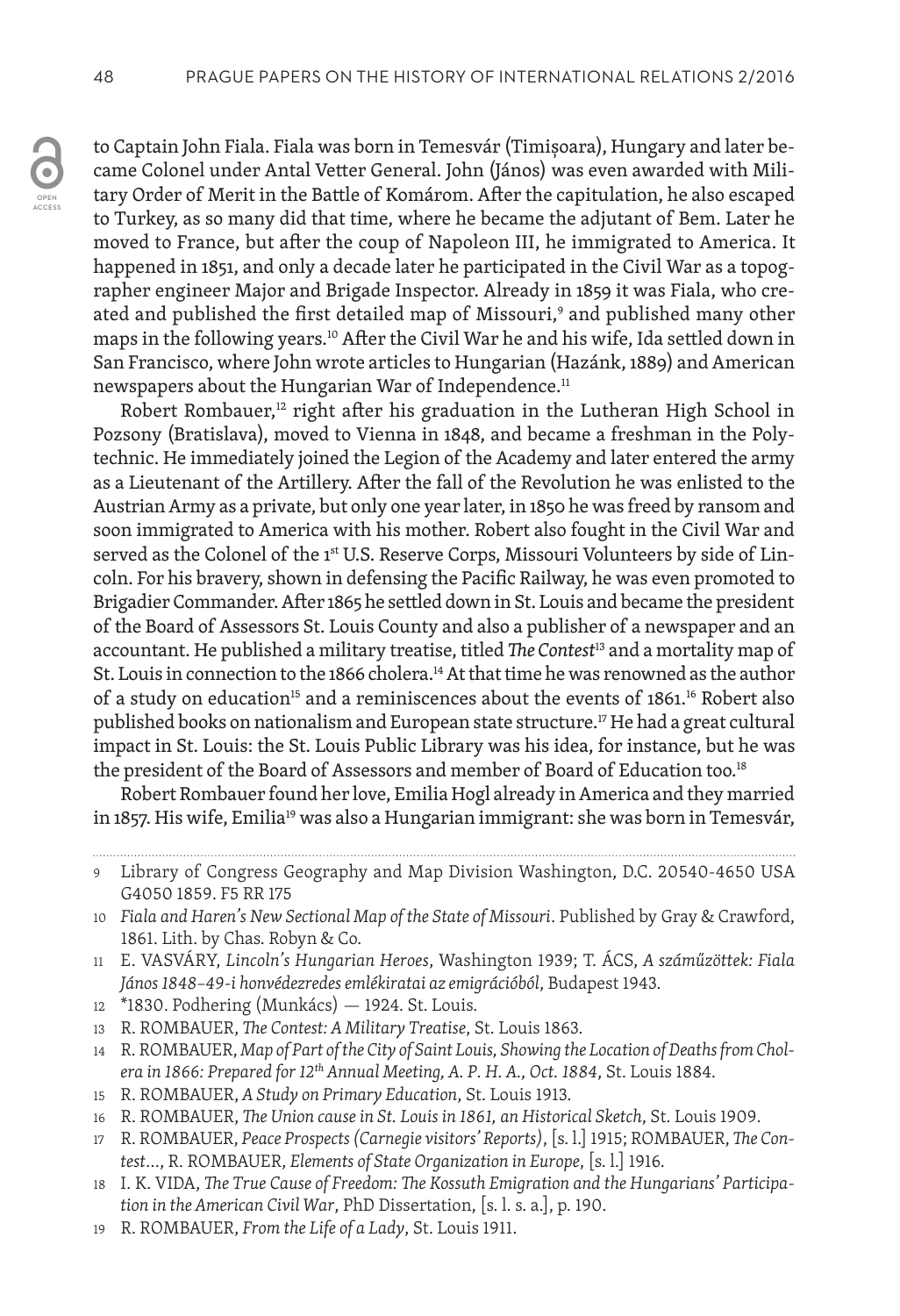

OPEN ACCESS

Hungary in 1829. Her father, Károly Hogl was a prosperous wholesaler, founder of a candle, a wool and a throws factory and owner of a bank and an accepting house. His products were delivered to Vienna, Budapest and Trieste, and Hogl was considered one of the richest businessman in his native town. Berta spent her childhood having French and music lessons, riding, dancing lessons and visiting benefit concerts and theater performances. She was only sixteen, when first met her later husband Robert Rombauer on a ball of Ernő Kiss, Hussar Colonel, where such notabilities appeared as Damjanich, Klapka, Sándor Asbóth and Count Theodor Dembiński<sup>20</sup>, nephew of the famous Polish General. Soon after, Bertha's father lost all of his money with the fall of Geimüller's bank in Vienna, and in 1847 Captain Dembiński engaged Emilia and left the army. The young Dembiński originally planned to go back to Poland and take in hand his domains, but the Hungarian Revolution prevented him to do so; he remained in Temesvár with the support of five thousand citizens. On January 3, 1849, during the retreat from Pancsova (Pančevo), the fortified city, a young bombardier led the second cannon of the rearguard: Robert Rombauer. On April 25, 1849, the Hungarian Army attacked Temesvár and in May Dembiński and Emilia married. The old General Dembiński forced his nephew to take over the engineering management of the Siege of Temesvár prompting him to a Major. When, on July 19, Kossuth visited the camp, Emilia already sat on Kossuth's right on the gala dinner. She was the beauty of Temesvár and the only woman in the company. On them flee — as a consequence of the fall of the Revolution  $-$  on  $21^{st}$  November, Kossuth and Emilia arrived to Turkey together, where — after it was revealed that Gen. Dembiński and Hogl wouldn't extradited — the young Dembiński had to sell his horses and coach to a pasha and continued his journey in Kossuth's coach. Emilia and Kossuth had close intimate relationship in Turkey even until Kossuth's wife arrived.<sup>21</sup> The Austrian Secret Police wanted to commit assassination against Kossuth after the fall of the War, and sources proof that Emilia had a role in informing the police about Kossuth.22 Perhaps Kossuth didn't known about Emilia's betrayal, because he gave a letter of recommendation to Emilia and Theodor, who travelled to Constantinople with a counterfeit passport, issued for Mr. and Mrs. Bloomfield; their journey continued in Varna, where the Consul waited for them. It was already an Austrian Post Steamer, on which they travelled back to Constantinople together with the Consul's son. The spring found them in Marseille, from where they moved to Southampton and finally to New York.

On June 4, 1850, they reached the coasts of America, but during their journey they got acquainted with Henry Wells, the owner of Wells Fargo & Company, Charles Lewis Tiffany, the jewelry retailer and other significant personalities, of whom they received invitations. Soon after their arrival to New York Dembiński opened a tobacco and cigar shop opposite the theatre on the Broadway, for which he was borrowed the capital. Later he opened another shop in Saratoga Springs, but soon went bankrupt according to Robert's remembrances — because of a disloyal assistant. Meanwhile Emilia tried to return to Hungary, where she became imprisoned for three months,

<sup>20</sup> Written in Hungarian sources like Dembinszky.

<sup>21</sup> New York Literary World, January 4, 1851, P12, C2 and *Kossuth Lajos Viszonya gróf Dembinszkyné Hogl Emíliához*, in: Amerika Magyar Népszava, Vol. 113, No. 3, 2003, pp. 12–13.

<sup>22</sup> I. HAJNAL, *A Kossuth-emigráció Törökországban*, Vol. 1, Budapest 1927, pp. 337–349.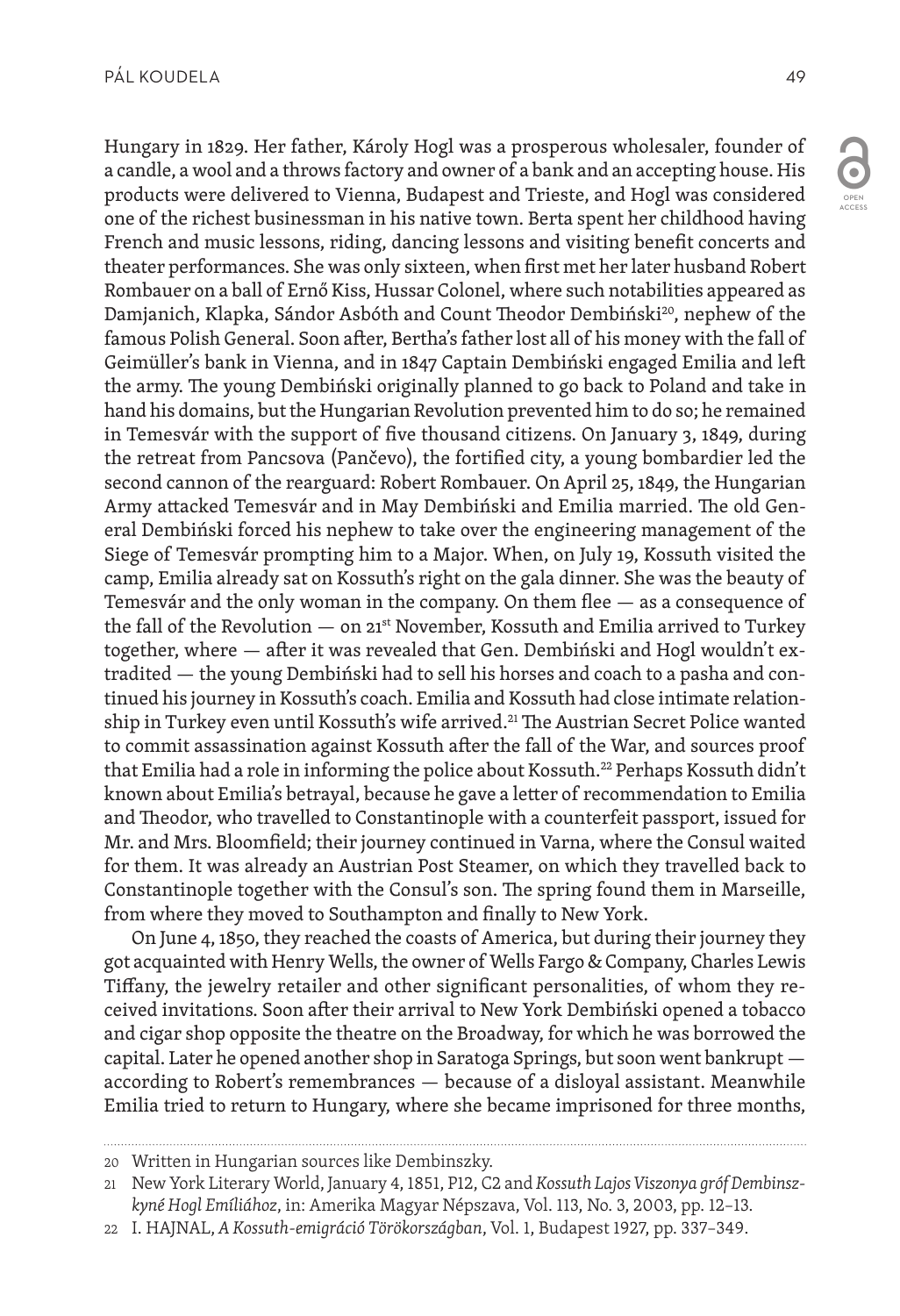and from where finally she could escape again to Temesvár and then to America. At the same time Theodor Dembiński went utterly bankrupt and bought a small farm near to Hoboken, but he was not successful even in agriculture, thus Emilia had no other choice, but to put her jewelry in pawn for 300 dollars. Later they moved to Cincinnati, where Dembiński worked as an engineer at the Railways, then opened a retail. We have no evidence whether a series of bad luck or a totally incapable personality caused it, but Dembiński broke down to last penny in Cincinnati again, and the family had not much choice left. Their final station was at their friend, Major John Fiala's place in St. Louis. Theodore sign on manual work in the Becher sugar factory and later in a candle factory, but his body couldn't stand the strain and got sick. That time Emilia had to start to work for their living as a seamstress and fed the family until his husband died on November 14, 1854. After this tragedy, she accepted the invitation of Tivadar Rombauer and opened a finishing-school with Ida Rombauer. Tivadar worked in different businesses with his son that time. Emilia became a lady companion in 1855 and later the governess at the family of the rich and influential Henry Blow. Her pupil, Susanne Blow introduced Kindergarten to America. In 1857 Henry Blow proposed to her, but she had rather chosen another swain: Robert Rombauer; their wedding was on May 2. Three of their children reached adulthood, and according to their father's memoires — they considered themselves as much Americans as much the descendants of the heroes of the Hungarian War of Independence.<sup>23</sup>

#### **GUIDO ROMBAUER THE MINE OWNER**

Robert's brother, Guido Rombauer<sup>24</sup> studied to a craftsman at a machine manufacturer and also settled down in St. Louis. In 1861 he entered the Union as a sergeant at the Home Guard, but he was soon promoted to a Major of the 1st Illinois Light Artillery under General Washburn, commander of Tennessee. Guido directed two artillery batteries until he was appointed to the commander of the whole Artillery Division. Soon after he dismounted and next year married Emily Thomas, with whom he had five children. He started his civil career at the Missouri Pacific Railroad as a director of the forwarding agents then superintendent of the Southwest Branch of the company. Following his entrepreneur spirit, he soon left his job and established his own mine-coaling company the Rombauer Coal Company in Novinger (Missouri), where he was the head and the main shareholder at the same time.<sup>25</sup>

Most of the Rombauers settled down in St. Louis, the town which entered to the Victorian era with a large industrial and commercial growth. During the expansion of the railway and steamboat iron sources and investments bloat the town to a flourishing metropolis giving home to many different traditions and cultures. Iron sources brought to life a developing industry sixty kilometers south: foundries, pipe, plow, hearth and tool factories were established. By the year 1880 already 2,924 factories operated in the sixth largest city in the US with 350,518 inhabitants. In 1880 the lead-

<sup>23</sup> R. ROMBAUER, *Egy magyar nő élete az emigrációban: Hogl Emilia*, Budapest 1913.

<sup>24</sup> Lived: 1838, Munkács — 1912, St. Louis.

<sup>25</sup> E. PIVÁNY, *Hungarians at the American Civil War*, Cleveland 1913, p. 19.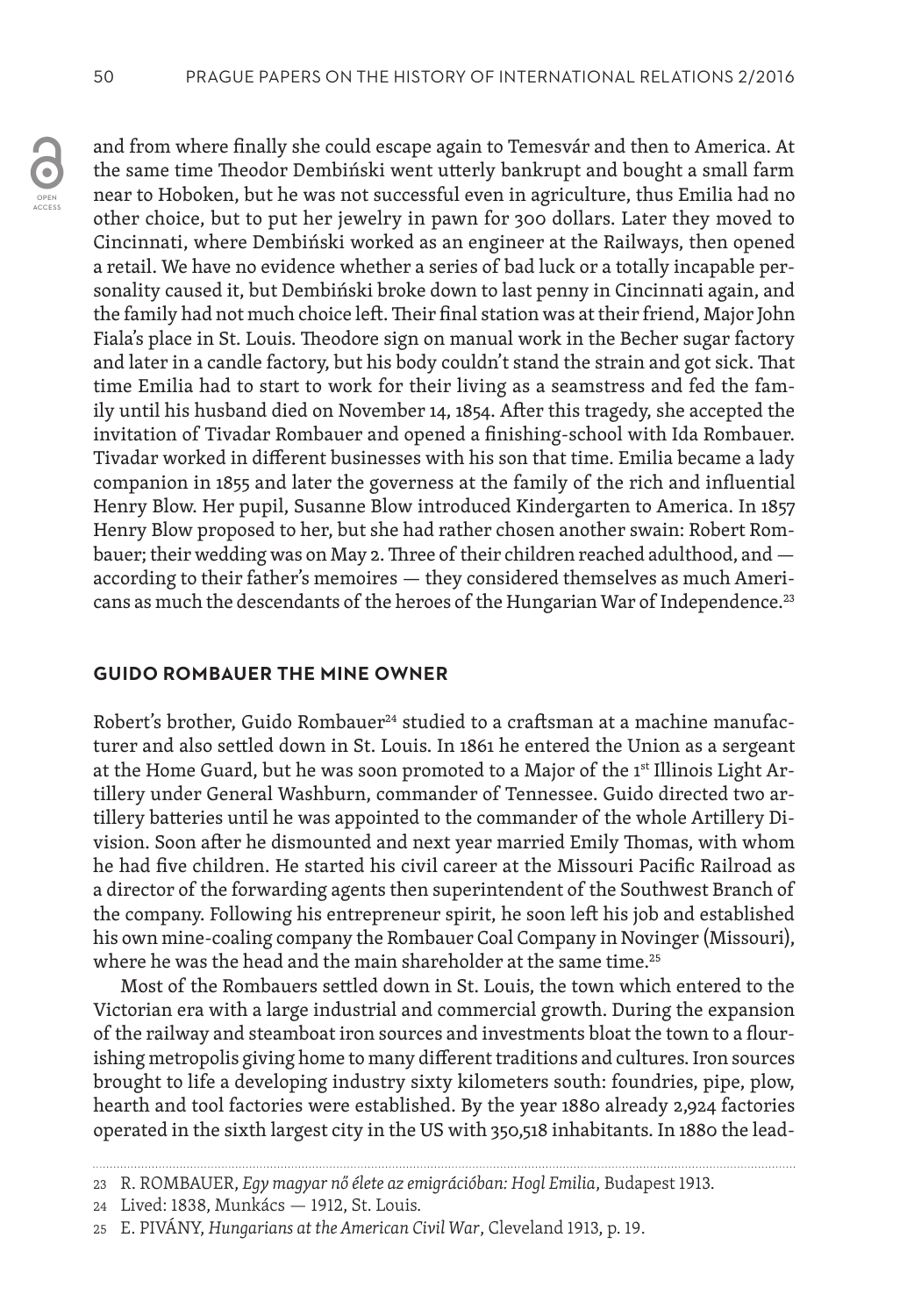ing industries of St. Louis were brewing, flour milling, slaughtering, machining, and tobacco processing along with iron.<sup>26</sup> The incredibly fast growing city begun rapidly differentiate. Wealthiest families moved out to its outskirts residing in enclaves, $27$ partly because of the increasing air pollution from factories and, despite the increscent wealth and the city's place between the South of slaves and the free North, riots were occurred more often by time.

In this city, laden with contradictions every bigger house was decorated and surrounded with wrought iron. Demand for iron started to increase due to the conflagration in 1849, when inner districts were almost fully destroyed; the year, when the cholera caused the death of nearly 5,000 people leading to a new sewer system. When the city run out of wood, they switched to coal and coke, thus the growing demand gave the opportunity to Guido. This technology nevertheless marred the quality of iron with the result of a decreasing demand for iron circa 1900.

The main means of transport between 1850 and 1870 was steamboat, mostly because of the supply of the mines. Steamers moored in the harbor in three lines and one more a kilometer further. It was America's third busiest port until the outburst of the Civil War. In 1874 the Eads Bridge opened the railway trade between west and east, what was also supported by the government, thus steamboat traffic begun to decline in the 1880s.28 Railway was one of the many technical investments, with which the era and its Victorian homes can be characterized by. Women started to use foot powered sewing machines that time, flickering candlelight was replaced by gas lamp and in the eighties, every wealthier family had the electric light laid on. After Bell invited the telephone in 1876, within a year it spread widely in St. Louis, however comfort extended to different fields of lifestyle too: almost every home owned a piano and the first player-piano was introduced in  $1897<sup>29</sup>$  Furniture in homes changed soon: hardwood and straight-backed, hard benches were replaced by soft and cushioned couches.

Guido Rombauer had to stand his ground in such circumstances. Five years after 1890, when the first coal mine was introduced in Novinger, Missouri, he bought it, the so-called O.K. Mining Company from the Stroup family, for ten thousand dollars; this mine became the Rombauer Mine No. 1. At the beginning Rombauer had not enough cash to pay off the workers because the delivered coal had not been reimbursed, thus he had to borrow money from the previous owner; fortunately the situation was resolved soon. After a couple of years of successful operation Guido rented the Davis Creek Valley and opened new mines there, named to Rombauer Mines No. 2, No. 3 and No. 4. The first mine was soon closed thereafter. That time he received a thirty thousand dollar offer for his firm from an east coast company, but he refused it. Mines produced and delivered thousands of tons of coal until 1912. That year a new technology was introduced to the mines No. 3 and No. 4. The previous system was called Room and Pillar: rooms were formed supporting by pillars left in

<sup>26</sup> A. HURLY, *Common Fields: An Environmental History of St. Louis*, St. Louis 1997, p. 148.

<sup>27</sup> J. N. PRIMM, *Lion of the Valley: St. Louis, Missouri, 1764–1980*, St. Louis 1998, pp. 340.

<sup>28</sup> H. S. MILLER — Q. SCOTT, *The Eads Bridge*, London 1979.

<sup>29</sup> B. DOLAN, *Inventing Entertainment: The Player Piano and the Origins of an American Musical Industry*, Lanham 2009, p. 46.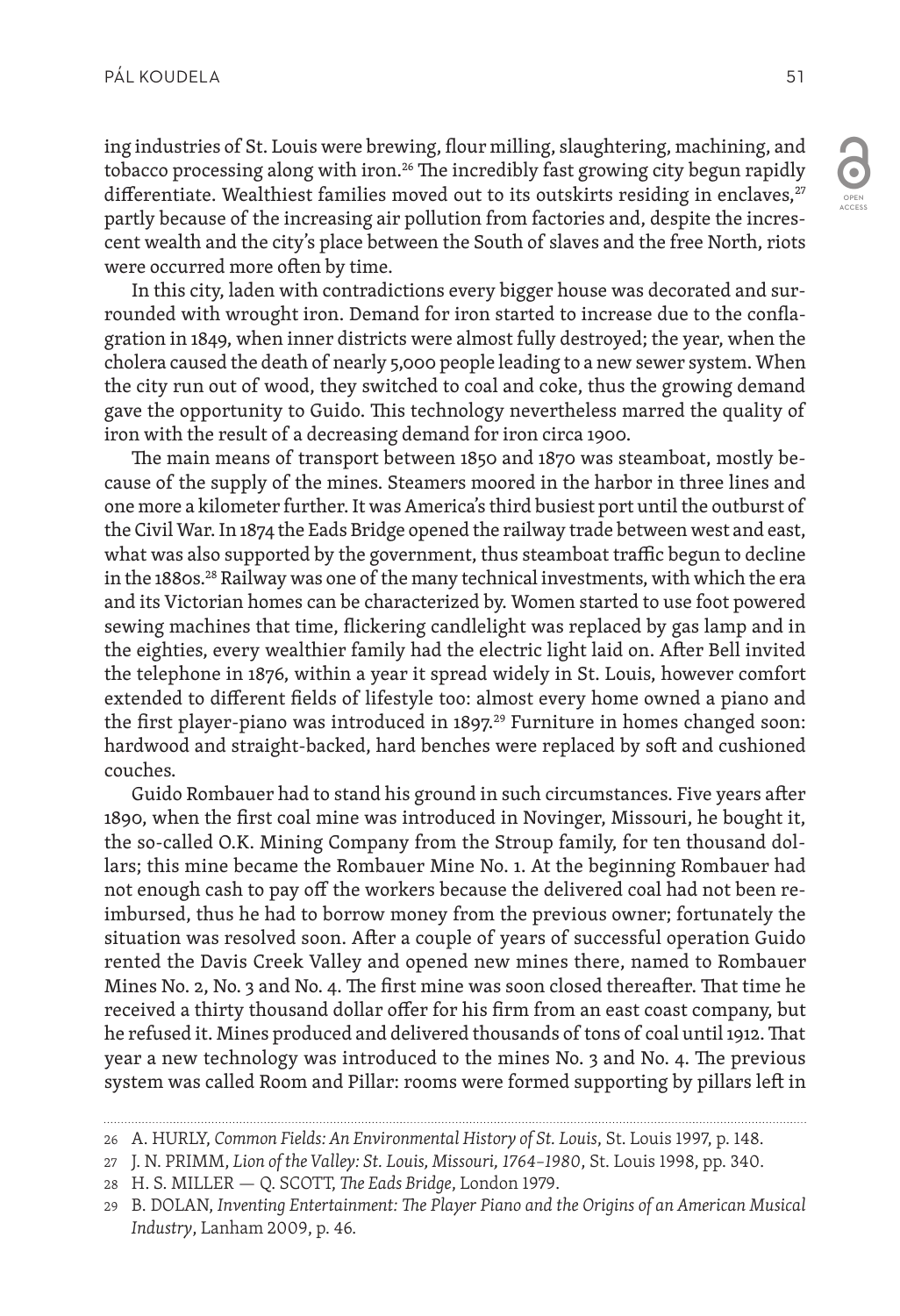the mines thereafter. As a consequence, a good part of coal remained in the grooves; the new method, called Long-Wall was more efficient, it used electric tools and could move downwards too.30

#### **RODERICK ROMBAUER AT HIS YOUTH**

The fourth brother, Roderick, was born in 1833 already in Selesztó (Bereg County, part of Szolyva, then Hungary, now Свалява, Ukraine). We can get a close picture about his life by his autobiography he published in Washington in 1903.<sup>31</sup> He wrote about his father, family and those events in history we described earlier by a different approach than his father did. So, we step back in space and time to Hungary, before the Revolution, to be able to understand and compare the family's fate by Roderick's interpretation about his own childhood.

According to his reminiscences, they lived in such a big house that — despite of its modest appearance — it was called a mansion by locals. Because the school in the village didn't meet the expectations of his family, a private tutor was taking on. He wasn't impressed very much, as he remembered, mostly just liked hanging around, despite the teacher attempted to entice him for studying with honey biscuits. If the young Roderick haven't had enough the promised biscuits, he simply gave a bash on the teacher's face. This might have been an excessive memory of a judge, who was living in America at the time of remembering, but his situation in the local community had been probably exceptional at all. He fraternized with sons of subaltern clerks, neighboring peasants and his superior position left a vivid memory: in his view the romantic environment made him a day dreamer.

At the age of four the family moved to Munkács, a town of only four thousand inhabitants at the time, but he didn't go to school until nine. In this city circumstances were better, but most of his relationships remained socially unequal, according to those typical in the isolated, small country town. At the age of nine he was enrolled to a catholic school, because the family wanted to receive and elite education for Roderick, and this was the only exclusive school in the area. Students recruited from county nobility, but teachers brutalized them, as the remembering Roderick wrote: just like in the Yorkshire school of Dickens, only the leather strap was lacking. No wonder that these children once escaped into and hide in the woods. The oldest was only twelve, and they started to behave violently each other, but soon were captured. He hated the cold and uncomfortable catholic temple and understood nothing of the mass. This developed a resistance against the Church and moreover against the religion, and led to that he refused the Confirmation later in his life already in a Protestant High School. The latter case caused that even his father conflicted the indignant director saying him: the school should let his son choose according to his own creed, when become old enough.32 The situation might be interpret as a simple parent-school contradic-

32 Ibidem, p. 9.

<sup>30</sup> T. R. MCELOY, *Descendants of William Attey*, http://www.oocities.org/thomas\_mcelroy/Descendants\_of\_William\_Attey.htm, [cit. 2015-02-24].

<sup>31</sup> R. E. ROMBAUER, *The History of a Life*, Washington 1903.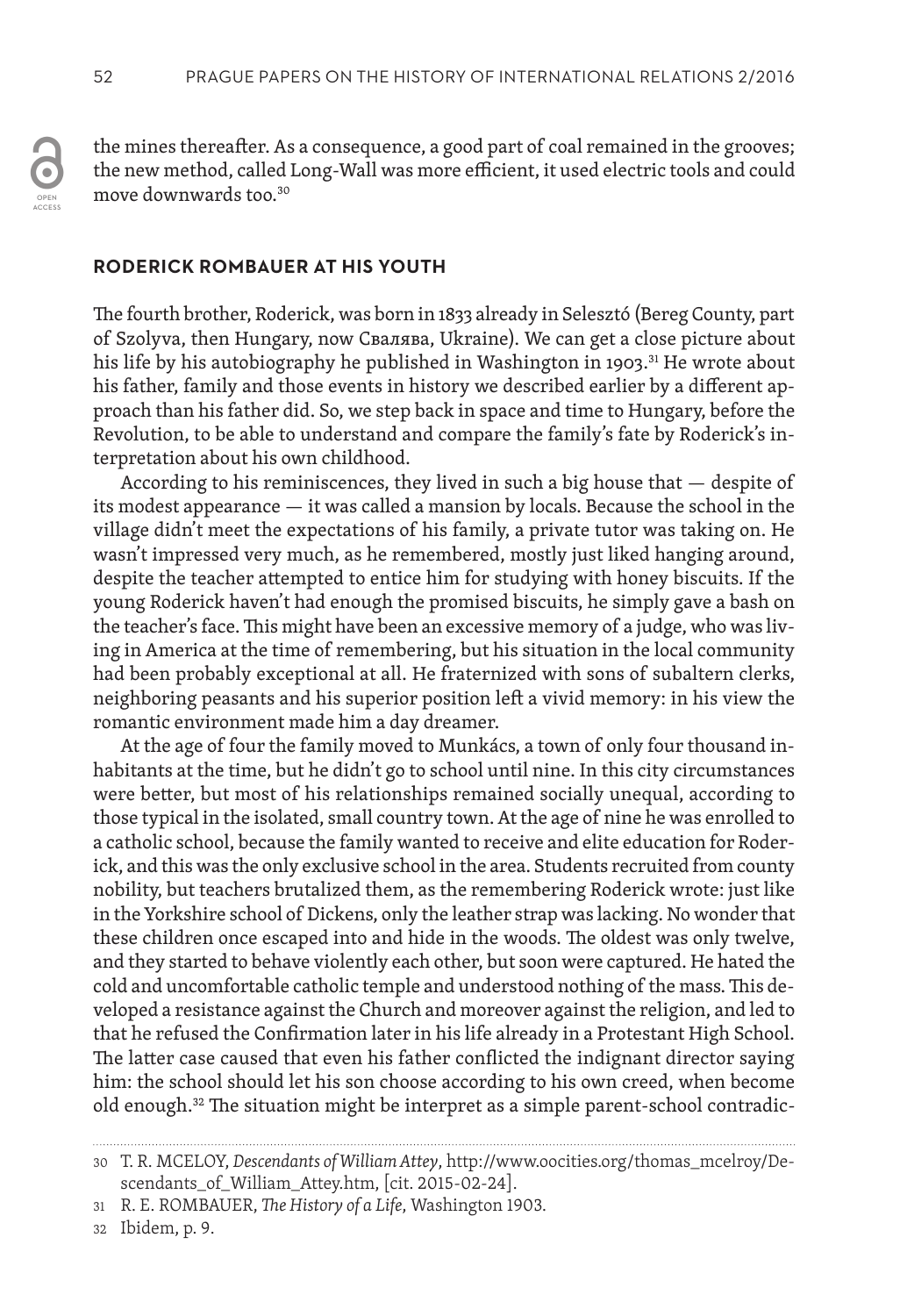tion, but considering the circumstances and the source, its relevance for Roderick's identity, formed in his new homeland, can be higher.

Following the father's foundries' interest, they moved forward at his age of fourteen. For that school-year, 1847–1848, he remembered himself as the worst student out of the sixty, and he considered the miraculous change for the following year to be his father's influence in so far, as he became the first student out of seventy and the only eminent of Hungarian Literature.<sup>33</sup> This is hard to decide from the only remembrance that the relationship between father and son was a strong emotional connection, or even the lack of his presence and the wish to be suited for the authority determined the situation. The adult Roderick considered outstandingly important their relationship and devoted a separate chapter for that in his memoires. His father, Tivadar was a hero in his eyes: an idealist democrat, free of preconceptions, who tried to treat the brothers equally. In his adulthood, they remained close friends: corresponded frequently and Roderick shared the most confidential secrets of his life, like love affairs, only with his father. Roderick became a lawyer at his father's desire feeling lack of any affinity for the profession. Later in his published poetry the picture of the father also appeared heroic.<sup>34</sup> Finally: only his father appeared as a clearly positive entity in his remembrance about his past at all.

By 1848 Tivadar became the Head of Department in Klauzál's ministry, so the family moved to Pest and Roderick enrolled to the newly founded military academy. His father wanted to send him to Thun, Switzerland, where the best European military academy worked then, under the direction of General Dufour. Guillaume Dufour instructed even Napoleon himself, but at least not Rombauer, because events drove his life in a different direction. After the defeat at Schwechat they went to Nagyvárad (Oradea) and stayed there with his father until the end of 1849.

The emigration through Belgium, England and New York, the buying of that land in Scott County, Iowa happened to Tivadar without his family, they only followed him later on ship. The journey kept for fifty-four days, and all masts were lost in a storm at Newfoundland. At the time, there were no any railway connection west of Chicago; men travelled on horses and women on horse-drawn carriages. As the farm proofed to be a business blunder, they went on first to Davenport, then in 1853 to St. Louis. Their mother established there a private school for girls, and the brothers started to work at the Pacific Railroad.

Not only their father but Roderick asked to help and wrote a letter from Hohenheim (Baden Württemberg, Germany) to Ferenc Pulszky, to London.<sup>35</sup> Tivarad did his best to rescue Richard and other relatives of him, like Hugo Hochenholtzer, bombardier, from the jaws of death. But the plan to escape from the Vízakna detention camp, and to go through London to America failed. $36$  Even the highest aristocrat relationships were asked, three hundred francs were sent, but all in vain.

Roderick became acquainted that time with his best friends for a life: the Lawrence brothers, Henry and Chester, of whom the latter became chief judge in Illinois

<sup>33</sup> Ibiddem, p. 11.

<sup>34</sup> R. E. ROMBAUER, *Ecce Heros*, St. Louis 1915.

<sup>35</sup> OSZK Kézirattár Fond VIII/883.

<sup>36</sup> OSZK Kézirattár Rombauer Tivadar levelei.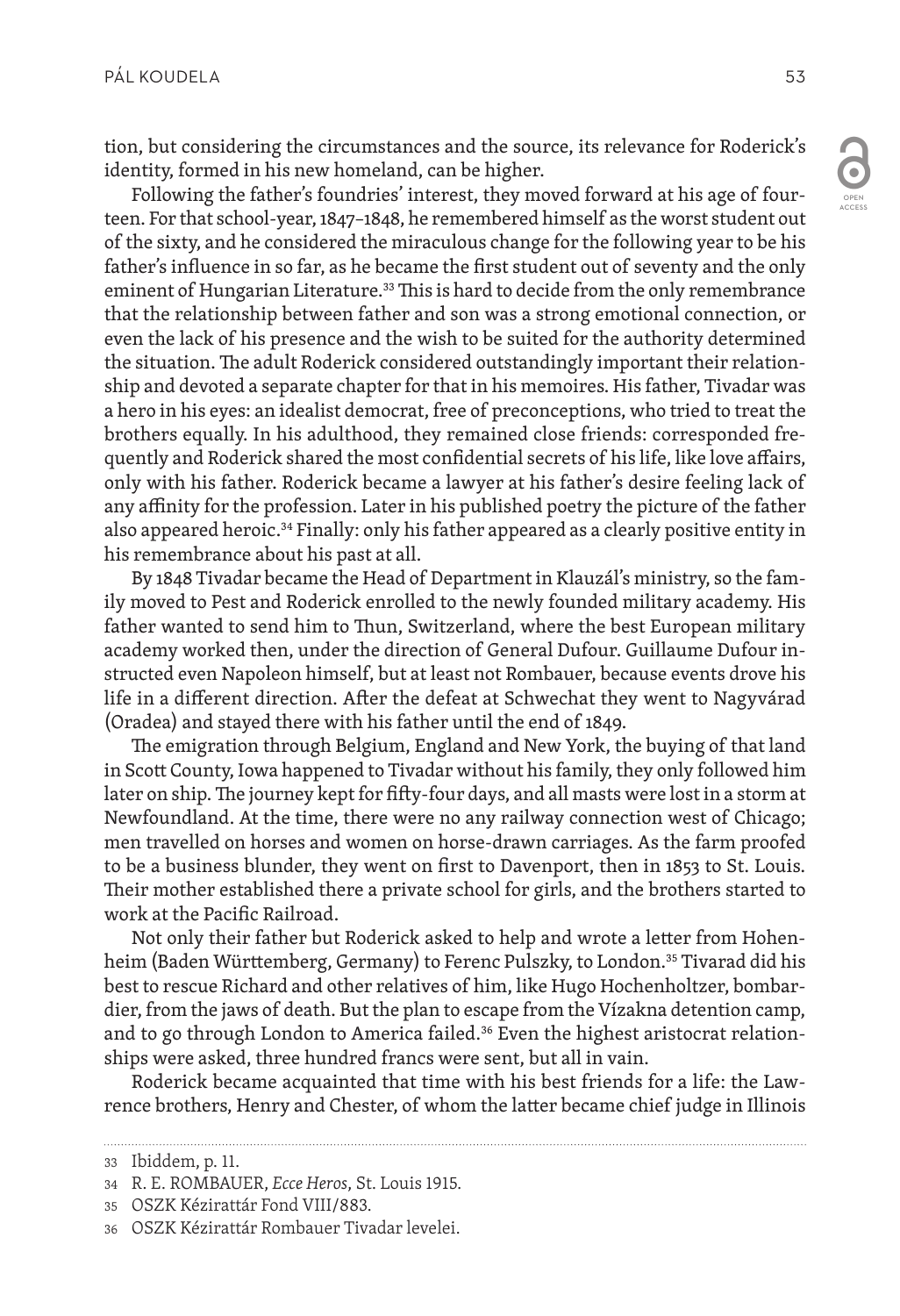later. While his father, who was a successful businessman in Hungary, repeatedly failed in America, Roderick integrated easily and soon, maybe only because he was young. No wonder, if he remembered with pleasure to those times, he spent with work as engineer on the prairies. He considered those years to be the happiest of his life later, despite of thinking about it as interim then. But anyway, he wrote poems already in English instead of German, even in this early period of his American life; even though many Germans lived around him and despite the mother tongue of Saxon minorities in Hungary was rather German than Hungarian in the first half of the 19<sup>th</sup> century.

After his father's death in 1855 his company was liquidated, and Roderick went to Quincy to study law according to his father's wish. The young Rombauer entered to the Chambers of Williams and Lawrence. The following year Roderick took an active part of the political campaign of John C. Fremont: he took speeches, wrote leaflets and articles. Fremont lost the elections to democrat James Buchanan and Roderick went to Cambridge to study at the Dane Law School of Harvard. Nevertheless, without financial support enough, it seemed to be a hopeless venture. Those lessons of German language and fencing, he gave in his own room with his own equipment, were the first of its kind in Cambridge, but were not very profitable. He insisted and later, when professors took his number better, he had a chance to make open lecture notes, supporting the work of Prof. Emory Washburn, former Governor of Massachusetts. For that he received some higher fee.

Roderick was passionate and proud. Once he spent the payment, he received from his professor, not according to common sense; at least it was the professor's opinion, so Roderick was rebuked. The young Rombauer immediately answered in a letter that he wanted rights instead of alms, and that he didn't expect aid even not from a friend of God. Washburn was certainly shocked, but consulted with another professor to help to persuade the young student. Finally, they reconciled, but from that point professors followed his career with a greater interest. There is another case, worth to highlight from this period of his life. Just before Roderick arrived to Cambridge, he met George Sumner, traveler and performer, nephew of Senator Charles Sumner in Quincy. They soon became friends, and when George arrived to Cambridge, he introduced Roderick to H. W. Longfellow, with whom Sumner had a close relationship. Roderick could have taken advantage of such opportunity, but never did so. In his remembrance decades, later we can read between the lines and feel a little pride, despite he exactly wrote that he regretted his former stupid haughtiness. Now we are keen to understand his personality: straight and exaggeratedly fair man or still the rebellious and spoiled child, who couldn't deal with social relations. From the other hand integration was realizing between these two extremities: full identification, emotional rejection of the previous ties and uncertainty manifested in halting managing of his new environment and relations. But, nevertheless, this is worth to mention: the case with Longfellow might had happened because of Roderick's vanity. His daughter-in-law, Irma Rombauer, or at least her biographer, remembered like Roderick refused the invitation, because he thought his clothes were too disgraceful.<sup>37</sup>

<sup>37</sup> A. MENDELSON, *Stand Facing the Stove*, New York 1996, p. 35.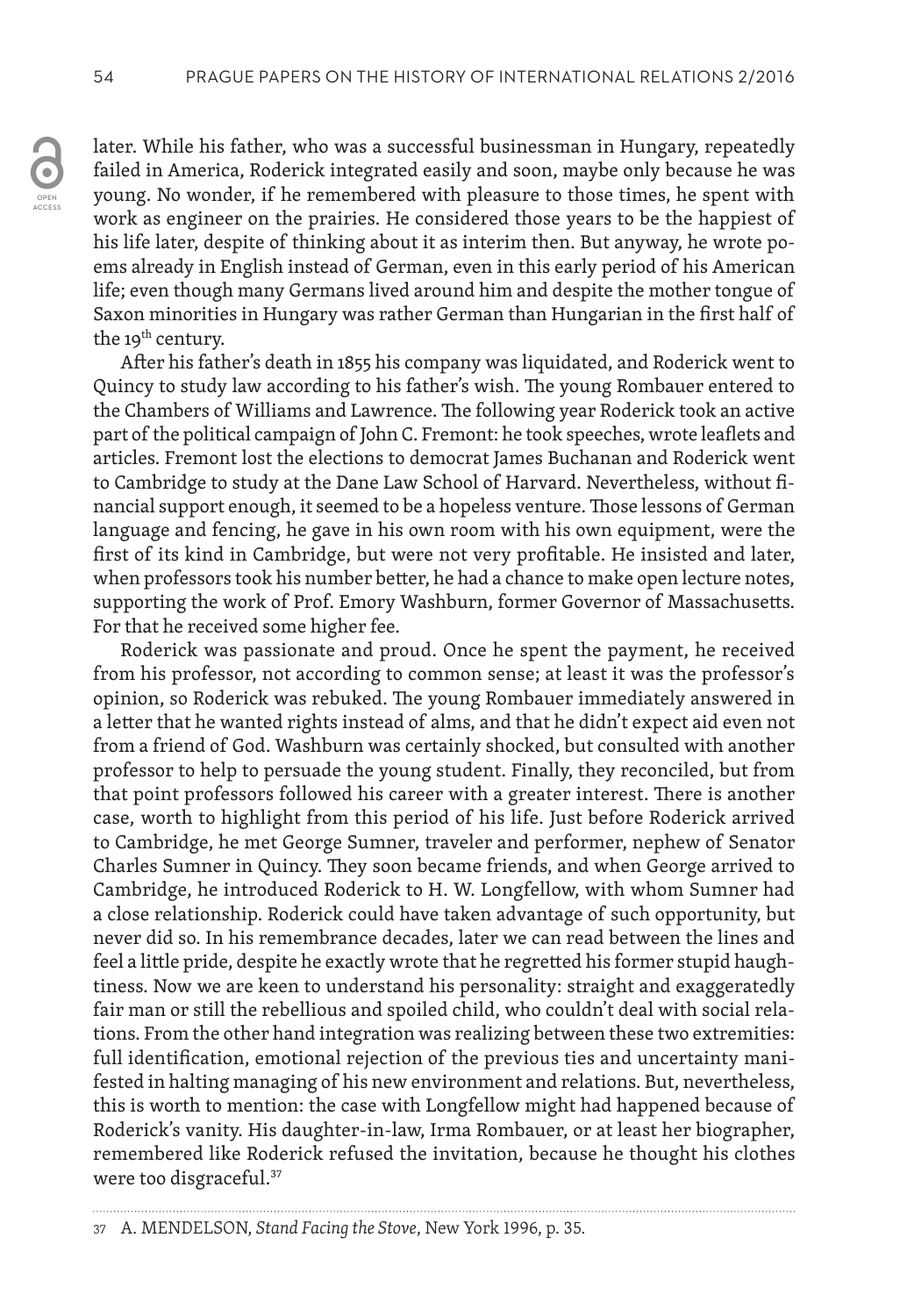In May, 1858 Roderick Rombauer returned to St. Louis, where he found permanent homes after all. Although his mother and brothers lived there, he couldn't expect financial support of them, who didn't live in an abundant life themselves. Roderick had a study at another lawyer, where he could sleep as well. He used to have lunch in a close chop house for 25 cents, in the mornings and evenings he only drunk a cup of cacao and ate a slice of bread. Managing his life this way, he repaid all of his debts very soon.

In the 1850s scores of German and Irish immigrants arrived to St. Louis.38 Between 1844 and 1854 about two million people immigrated to America in general: 80% of them from Ireland and 20% from Germany.39 Germans were rather wealthy political refugees and settled down in Missouri, where German immigrants were already living and what reminded them of their homelands' wine-growing areas. Irish immigrants rather escaped from famine and lived in poverty and illiteracy. Afro-Americans lived in a contradictory situation: both freed and slaves were among them. However, Missouri was admitted as a slave state in 1821, freedom suits were legal since 1824 and the case of Dred Scott<sup>40</sup> is enough to mention, to revive the memory of those days.

Between 1840 and 1860 a huge population growth supervened, due to the increased immigration, and continued in the following decades only supplemented with Scandinavian immigrants since the 1860s. Although St. Louis was a strategically important place during the Civil War, always under the control of the firm Union, no major battles happened there, because of the strong loyalty of the Union volunteer regiments in St. Louis, which were mostly made up of the dominant German immigrants.<sup>41</sup>

In such circumstances the Rombauers' identity had a strong pressure to tend to be rather German than Hungarian. Their Saxon origins, German mother tongue could easily outweigh the emotional ties to the Revolution. But the duality remained as long as Hungarian soldiers appeared in the Civil War and probably after the 1880s, when a great migration wave begun from East and South Europe. And, certainly, integrational attitude to the American society overwrote both.

At the outburst of the Civil War Roderick Rombauer had already proper investments and a large amount of his account. For Lincoln's first call he enlisted as a volunteer in Missouri and soon became a captain. Roderick participated at the construction of Camp Jackson, but fell ill for months soon afterwards. After his recovery, Rombauer was ordered to West Virginia to serve under General Fremont, who had outstandingly high number of Hungarian soldiers anyway.42 The Rombauer brothers all fought under the flag of the Union, not surprising, they had already fought for freedom in Hungary and such values were among them in America too. But, nevertheless, the Union could neither finish any battle with a treaty but only with victory.

ACCESS

<sup>38</sup> F. A. HODES, *Rising on the River: St. Louis 1822 to 1850, Explosive Growth from Town to City*, Tooele 2009, p. 8.

<sup>39</sup> J. PUSKÁS, *Kivándorló magyarok az Egyesült Államokban 1880–1940*, Budapest 1982, p. 25.

<sup>40</sup> G. SWAIN, *Dred and Harriet Scott: A Family's Struggle for Freedom*, Saint Paul 2004.

<sup>41</sup> W. E. PARRISH, *A History of Missouri: 1860 to 1875*, Vol. 3, St. Louis 2001.

<sup>42</sup> S. BESZEDITS, *Hungarians with General John C. Fremont in the American Civil War*, in: Vasváry Collections Newsletter, Vol. 30, No. 2, 2003, http://epa.oszk.hu/00900/00960/00002/ beszedits.html, [cit. 2015-03-07].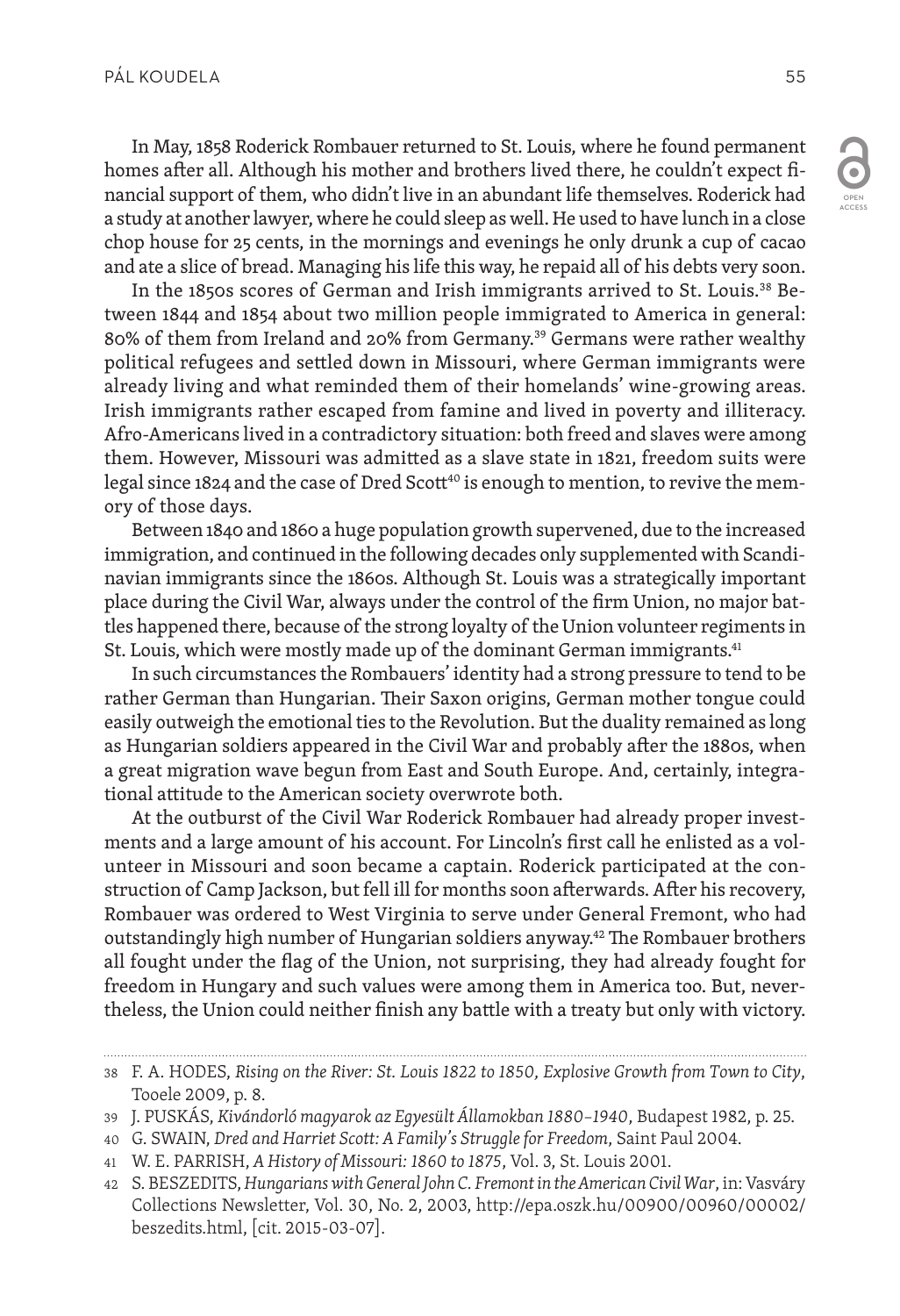

|                         | 1880    | 1890    | 1900    |
|-------------------------|---------|---------|---------|
| <b>Total Population</b> | 350,518 | 451,770 | 575,238 |
| White                   | 328,291 | 404,704 | 539,385 |
| Colored                 | 22,256  | 37,066  | 35,853  |
| Foreign-born            | 105,013 | 114,876 | 111,356 |
| Chinese                 | 56      | 177     | 304     |
| Indian                  | 15      |         |         |
| Belgian                 |         | 175     | 216     |
| Czech                   | 2,456   | 2,301   | 47      |
| German                  | 54,901  | 66,000  | 4,856   |
| Canadian                |         | 2,008   | 2,490   |
| <b>British American</b> | 2,091   |         |         |
| English/Wales           | 6,453   | 6,769   | 6,038   |
| French                  | 2,138   | 1,717   | 1,462   |
| Irish                   | 28,536  | 24,270  | 19,421  |
| Scotch                  | 1,309   | 1,370   | 1,264   |
| Holland                 |         | 355     | 368     |
| Swedish/Norwegian       | 660     |         | 1,116   |
| Hungarian               |         | 253     | 561     |
| <b>Swiss</b>            | 2,385   | 2,209   | 2,752   |
| Italian                 |         | 1,295   | 2,227   |
| Mexican                 |         | 62      | 76      |
| Polish                  |         | 875     | 2,857   |
| Russian                 |         | 1,538   | 4,785   |
| Austrian                |         | 1,586   | 2,563   |

Source: *1880, 1890, 1900 U.S. Census, St. Louis City*

Even those intentions, like the intervention of Great Britain or France in 1862, their peaceful and nonofficial attempt in 1864 and finally the Hampton Road Conference had failed; solution for Lincoln could be only victory.<sup>43</sup> The number of Hungarian officers was about hundred in the Army of the Union otherwise, most of them were veterans from the Hungarian Independence War.<sup>44</sup>

## **RODERICK ROMBAUER THE POLITICIAN AND JUDGE**

After the war Roderick returned to St. Louis to work as a lawyer, but the public status was cloudy and business activities stalled there, except those lived from the war.

<sup>43</sup> J. M. MCPHERSON, *No Peace without Victory: 1861–1856,* in: The American Historical Review, Vol. 109, No. 1, 2004, pp. 1–18.

<sup>44</sup> S. BESZEDITS, *Notable Hungarians and Their Contributions in the Civil War*, in: Loyal Legion Vignettes, http://suvcw.org/mollus/art014.htm, [cit. 2015-03-07]; S. BESZEDITS, *The Libby Prison Diary of Colonel Emeric Szabad (Szabad Imre ezredes börtönnaplója)*, Toronto 1999.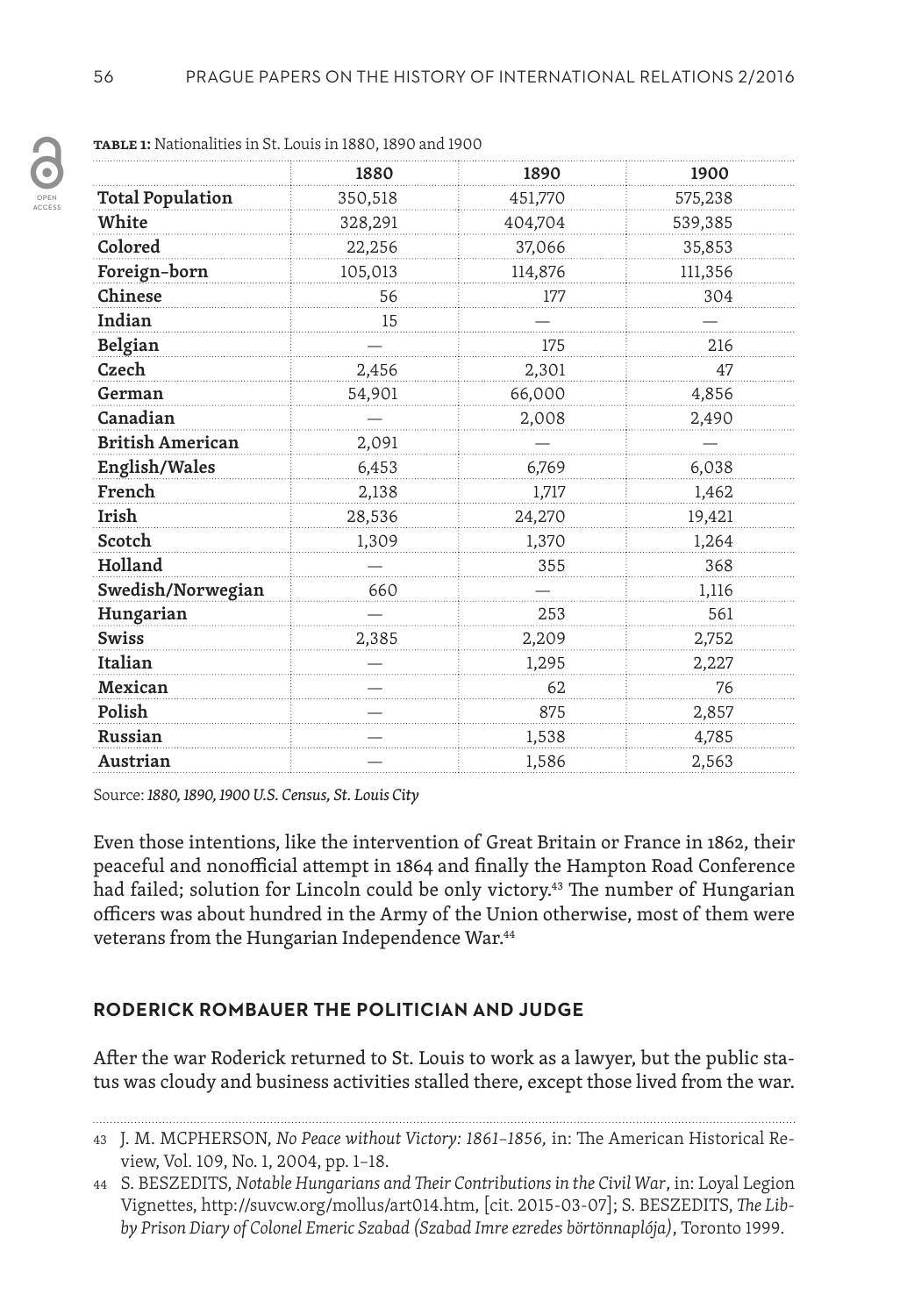Guerilla gangs were raiding in the area and Roderick decided to go to Montana to visit the newly discovered gold fields, however he had to return soon after, because the boat, on which he was travelling, jammed on the Missouri. The aborted journey left an indelible mark on him as the fields along the river were marauded. The buffalo region of Nebraska was not far, huge horde of animals marched through the river, coyotes howled in the night, and sometimes bears appeared on the banks. The country seemed humdrum and bare, thousands of mosquitoes attacked to every living animal in the dried river bed. Initially he was scared to be robbed in the incredibly crowded steerage; most of the passengers were Native Americans, of whom he dreaded to plunder and scalp him. He was, however, astonishingly surprised that most of them were Catholic and impressively friendly; only their pipe smoke choked him after all. Anyway, his immeasurable wish after the warmth of home increased by these experiences.<sup>45</sup>

Roderick was only twenty at his arrival to America and soon became integrated into society and even to politics as member of the Republican Party, but his roots still connected him to Hungary. For a better understanding let's have a look of what he considered important of that. His grandfather was an excellent clergyman in Lőcse, however left the Lutheran Church, because his ideological views weren't accepted by the Congregation, and rather became the manager of a lordship. According to the family's reminiscences even his great-grandfather was a liberal, but never forced his son accepting his view of life; this ancestor thought everybody had to develop their own creed individually without the influence of others. Despite these naive ideas, Roderick's grandfather, Mátyás remained alone between his thoughts and started to believe in an intellectual force directing the universe, in the existence of a transcendent power, representing the highest perfection and only partly and imperfectly appearing in humans. But anyway, these slightly Platonic or Pantheistic ideas didn't change his faith in God and never diverted his moral development. Mátyás was a typical ethic Christian like many other Protestants since the end of the  $18<sup>th</sup>$  century.<sup>46</sup> Roderick considered important to describe these moral reminiscences in every detail, in his adulthood as a successful judge in America.

Nevertheless, his own ideas about society and literature might be more interesting. Individuals' resignation to compromise is the basis of social structure — he confessed — and everybody, when becoming a member in society, have to necessarily subordinate his natural laws to commonweal (as if we would read Thomas Hobbes's Leviathan!). Everybody is responsible for its own sake, no less than for his family, public good and humankind. In natural state, we are responsible to live our life the most useful we can, to share responsibility and to contribute to common welfare. Roderick mulls much over what man differs from the animal in family life, because relating to its agnates much stronger than to others.<sup>47</sup> We can easily find the roots of these thoughts and latent values behind in specific and privileged law of Lőcse.<sup>48</sup>

<sup>45</sup> R. E. ROMBAUER, *The History of a Life*, Washington 1903, p. 22; ROMBAUER, *Ecce*…

<sup>46</sup> B. A. SHAIN, *The Myth of American Individualism: The Protestant Origins of American Political Thought*, Princeton 1996, p. 102.

<sup>47</sup> ROMBAUER, 1903, p. 25.

<sup>48</sup> K. DEMKO, *Lőcse története, I. Jog- mű- és művelődéstörténeti rész*, Lőcse 1897.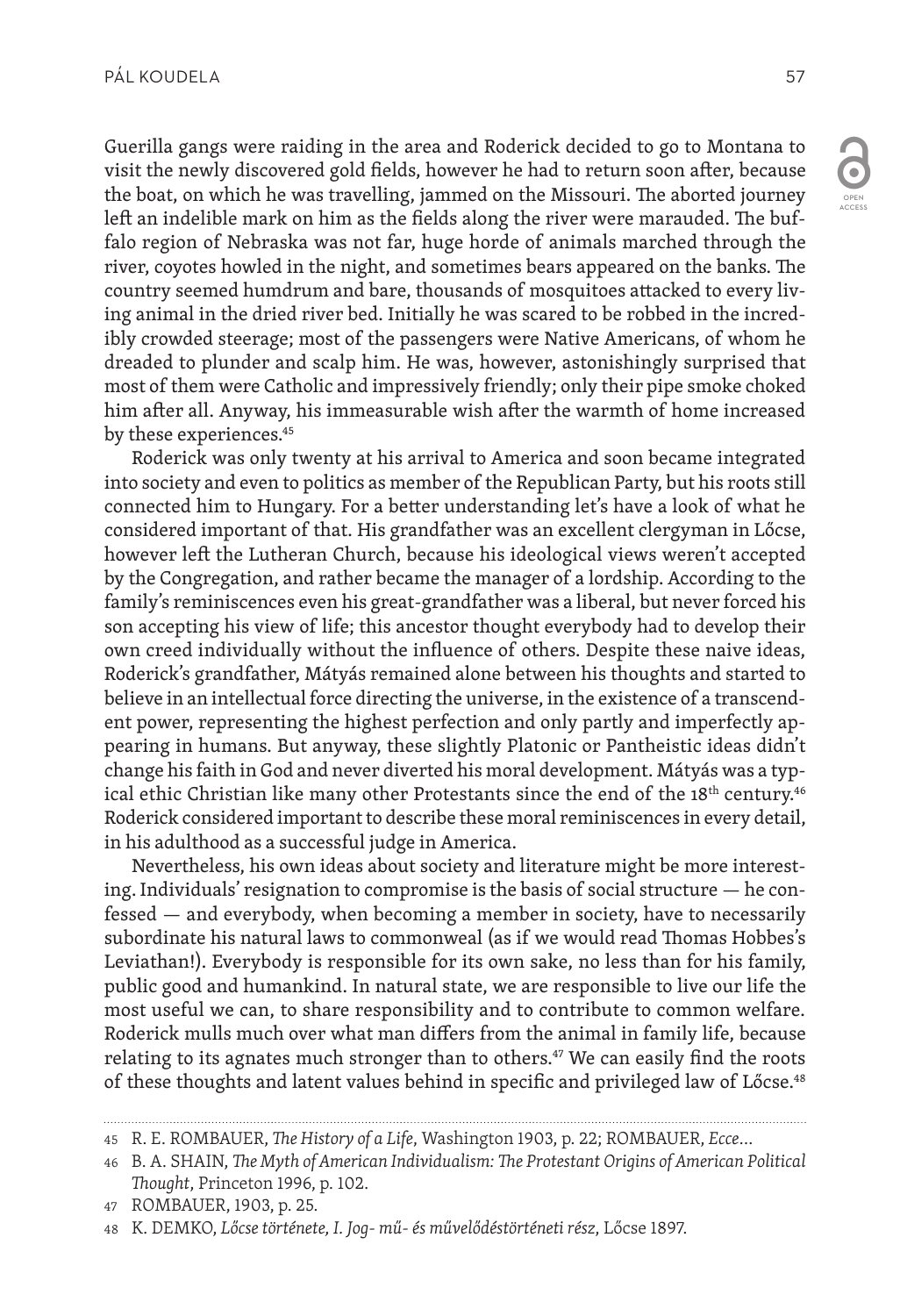In this small city one of its most important rule, derived from the middle age, was individuals' subordination to community, which only transformed to common good in Roderick's interpretation, but considering Roderick's emphasis on individuals' responsibility, a Weberian Protestant Ethic seems to be strikingly similar.

But let's go on and have a look at his view of money: that is only for making us independent and help us to achieve desires. He was pondering that accumulation was not good without a goal, but when we arrived to his lamentation about his account and investments, this viewpoint was not confirmed. Except some poor years, he always lived in comfort anyway but was generous and ready to make sacrifices to achieve his goals. Experiences made him bitter: once he sacrificed all his money, even indebted, for a friend and his family not to let them disgraced, but only his floating capital sustained a loss like in many other cases — he explained it later. But this explanation proofs even that "without goals" was enforced. Careful management of assets, rational business doesn't exclude comfortable living. Frugality and hard work, enhanced values of scholarship, rational systematization of government administration, and an increase in entrepreneurship ventures led to a modern western value system is linked to Protestant origins.49

Ironically — Roderick remembered — he succeeded only for what he had no affinity and did for the sake of his father. He was already a farmer, civil engineer, soldier and even a miner during his life, but never had luck, only as a judge. In 1863, when judges were elected on the general election, St. Louis was already part of the county.<sup>50</sup> Elected officials judged in the Law Commissioners Court and during the Civil War, when legal profession wasn't very profitable, Roderick decided to make a try as a member of the leading Republican Party in the county. Both factions' names were on the ballot and decision was signed by underlining. Roderick spared a lot of time and energy for the campaign, and one of a clever friend helped him. On every occasion, he had to dance with daughters, drink with fathers, during he was travelling the countryside; he talked to peasants and could managed even to get the army's votes. Roderick won twenty-to-one ratio against his Democrat counterpart and he became popular and a leading personality in politics, although he was only a bit older than thirty that time: the lower limit of eligibility. Rombauer became the youngest judge in Missouri and looked so young that he always had to keep his baptism at hands to proof he was eligible.

As a judge Roderick reformed the official circumstances: he enlarged his room, and many other judges followed him; he also accelerated preparing, prevented postponements, introduced afternoon sessions first in the state, called judges to their duty and to ask him for advices. Within a year the full registry became empty. On March 7, 1865, when the governor in Missouri declared that no organized Confederate force existed any more in Missouri and that the dismantling of Federal apparatus begun, a new Constitution was drafted by Charles Drake and all the judges were immediately removed.<sup>51</sup> The governor invited Roderick to lead the office until the end of the year.

<sup>49</sup> B. REINHARD, *Max Weber: An Intellectual Portrait*, Oakland 1977.

<sup>50</sup> PRIMM, p. 297.

<sup>51</sup> W. E. PARRISH — C. T. JONES — L. O. CHRISTENSEN, *Missouri: The Heart of the Nation*, Arlington Heights III 1992, pp. 190*–*193; R. J. HARDY — R. R. DOHM — D. A. LEUTHOLD, *Missouri Government and Politics*, St. Louis 1995, p. 58.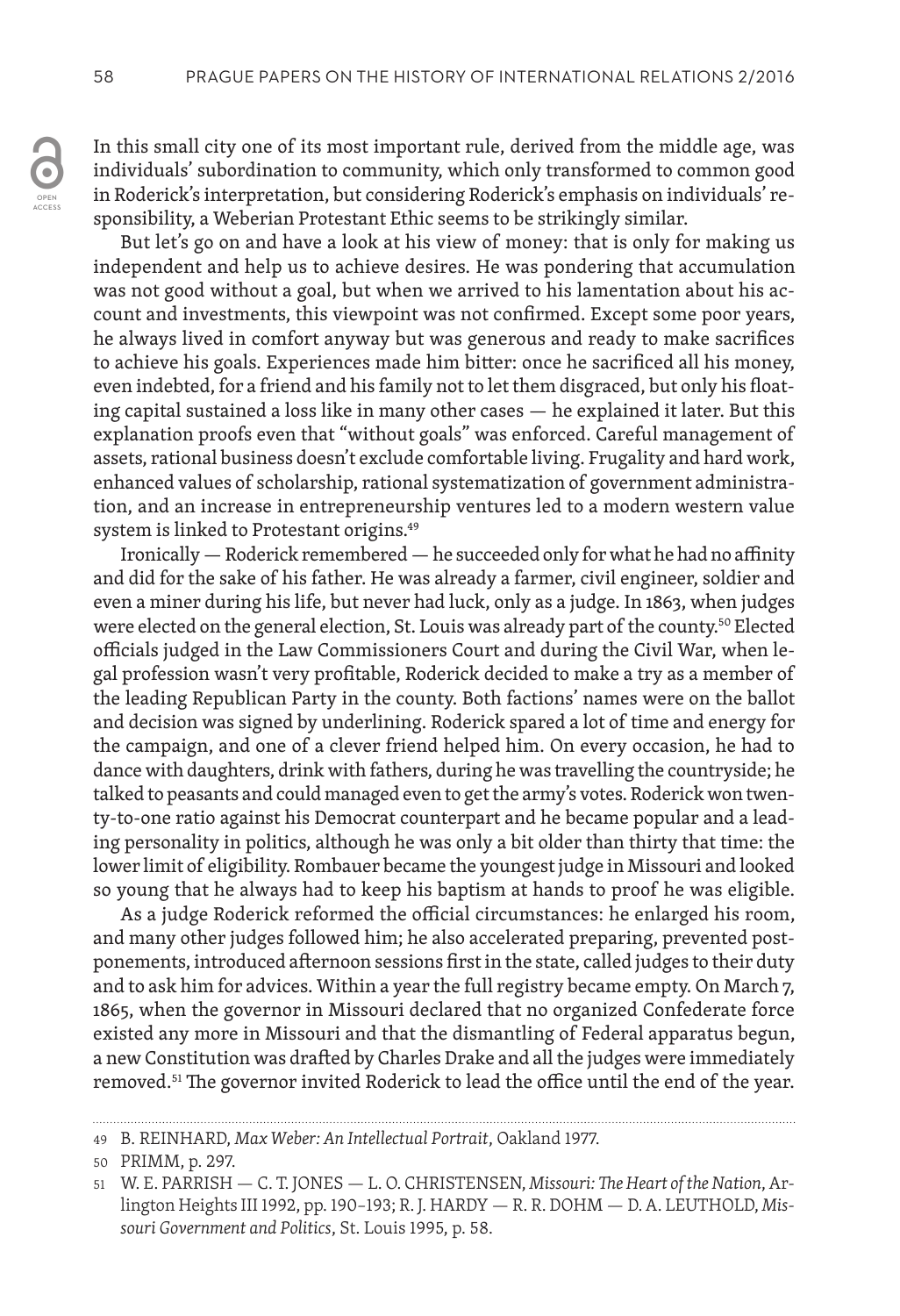The new Circuit Court of St. Louis was established in the following year, and Rombauer became one of its three judges. In 1868 he topped the list of elections, but for the next turn in 1870 he failed, because of the inner tensions in the Republican Party. He held a speech in 1871 on a party for his honor and explained that states should line up their legislation to make easier trade or even marriages (in case of women's full age, which wasn't unified). As a consequence of this speech the Bar Association of Metropolitan St. Louis was founded.<sup>52</sup> In 1875 the new constitution gave chance to create the St. Louis Court of Appeals, in which Roderick became a member. Since 1884 his legislative career was unbroken for twelve years.<sup>53</sup> In addition, he published numerous articles on the theme. 54

Although at the age of thirty-three he was also nominated to the Supreme Court, at thirty-five to Senator these intentions had never succeeded. Roderick's political view is hard to interpret: he surely wasn't pacifist, but proclaimed for forgetting war and reconcile on both sides. Nevertheless, he never stepped in any veteran organization and even spoke against the liberating war in Cuba, where he had clearly seen the imperialist intents: the Rombauers had enough experience of such events on their birth land. In 1900, when W. McKinley was the nominee of the Republican Party, Roderick published an open letter in the St. Louis Republic, the leading Democrat journal in the town, to stand up for Bryan.<sup>55</sup> Despite he had been always Republican and had founded the first Republican Club in Quincy forty years earlier, he supported Bryan, of whom he agreed in every question. It was a great sensation: two hundred thousand copies were sold around the country but, despite of its appearance and Bryan's victory in Missouri — the one of only two cases, when the state voted for a losing candidate in a whole century  $-$  in St. Louis County McKinley walloped.<sup>56</sup>

After Roderick's naturalization in 1856 he became a Republican because of his sentiments against slavery, and as the party was founded by anti-slavery activists two years earlier. Three years after that the Washington University founded the St. Louis Law School, Roderick became its lecturer, but he was also member of the presidium of St. Louis Public Schools and County Board of Education. It seems obvious at first glance that his integration was fast: Roderick was remembering about the correspondence with his European relatives that he always wrote about America in superlatives and dispraised Europe; with the exception of France. However, in a deeper layer of his well-integrated personality something looks like ambiguous. The tone, as

- 52 J. WILSON, *One Hundred Years of the St. Louis Bar*, in: American Bar Association Journal, Vol. 60, No. 4, 1974, pp. 457–460.
- 53 W. E. PARRISH W. E. FOLEY P. MCCANDLESS, *A History of Missouri: 1860 to 1875*, St. Louis 2001, p. 291.
- 54 R. ROMBAUER, *St. Louis Republic*, 1869, May 22, *St. Louis Post-Dispatch* 1869, May 22, *Missouri Appeal Reports*, Vols. 16*–*68, *A Model Charge to a Jury: Delivered before the High Court of the Legion of Honor of St. Louis: In a Mock Trial for Breach of Promise of Marriage by Presiding Judge R. E. Rombauer in May 1888*, St. Louis 1911; R. ROMBAUER, *Instructions to the Assessors of Districts in St. Louis County for the Assessment of State and County Taxes: Based on Date of first Monday in September*, [s. l.] 1865.
- 55 R. ROMBAUER, *An Open Letter*, in: St. Louis Republic, October 18, 1900, [s. p.].
- 56 E. S. KAPLAN, *U.S. Imperialism in Latin America: Bryan's Challenges and Contributions, 1900–1920*, Santa Barbara 1998, pp. 7*–*23.

OPEN ACCESS

 $\bullet$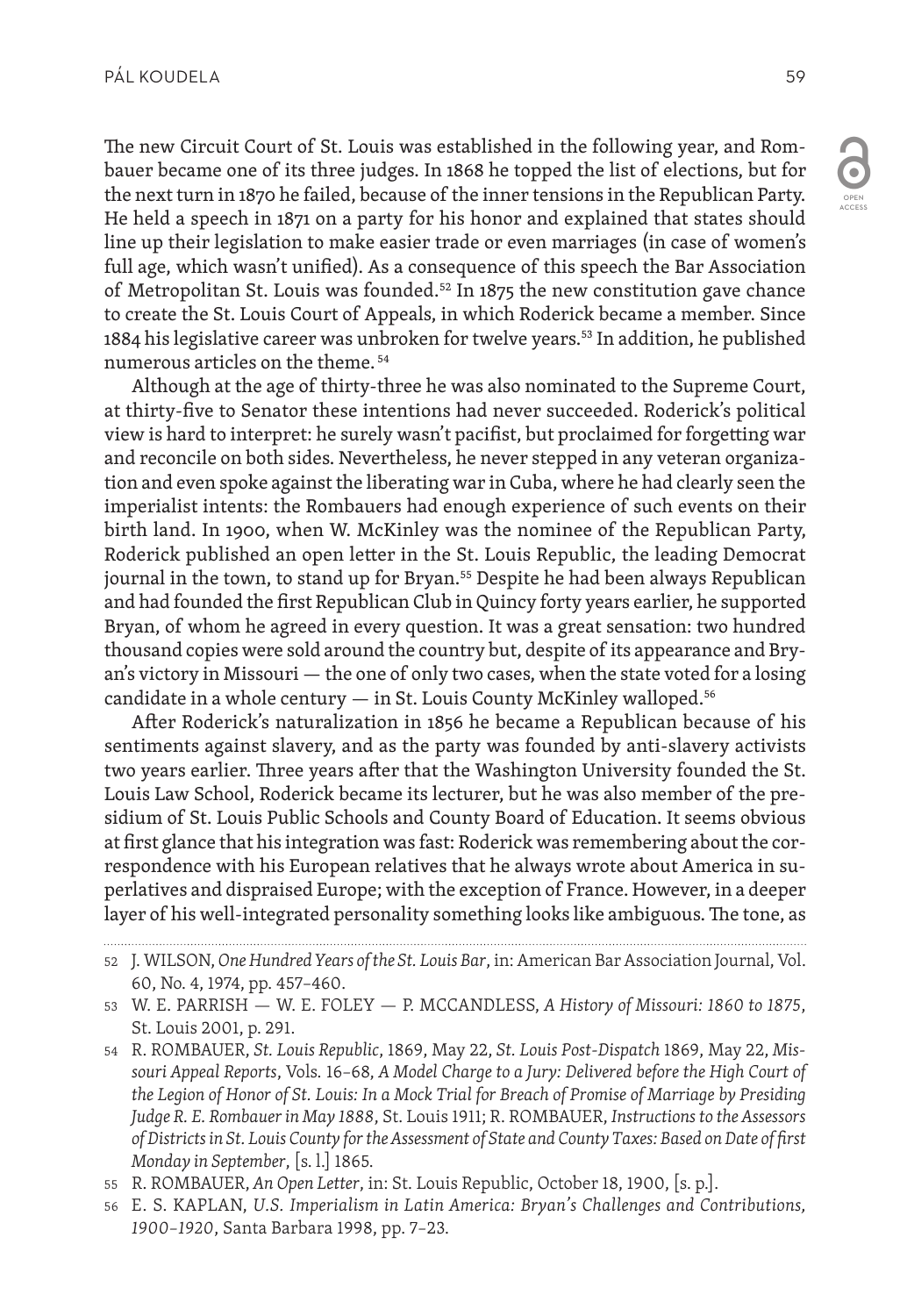he described these, was huffish; his accent still disturbed him after so many speeches he made.

Anyway, only small village, but even a settlement was named after him in Butler County along with the St. Francis River.<sup>57</sup> Some of its inhabitant wanted to name after George Spangler, who sold the land to the settlers and who gained priority for the road to there. The legend sounds like this: Rombauer was on the train which rolled for his first exploratory trip, and when they arrived to that place, the whole company went forward except Roderick, so somebody mentioned they could name the place after him. This happened in 1904,<sup>58</sup> but let's step back to the confusion, what we felt, when we were reading his autobiography: the reminiscing Rombauer complained many times that he wasn't successful in anything, what he would had liked, but according to his own remembrance — he participated even in such engineering tasks as the planning of the Eads Bridge in 1874 and in many other projects still at the beginning of the 20<sup>th</sup> century.

Roderick couldn't get rid of his psychological harms, or his need to integrate was so much in contradiction with his identity based on his origins that it lasted for forty-five years to visit to Hungary first time in May 1896. The occasion was the Millennium Celebrations and everybody welcomed. For the request of the US Ambassador he laid the silver wreath beneath the statue of Széchenyi in front of the Building of Academy. Roderick spent the whole following day with Artúr Görgey in his villa in Visegrád, but this journey was one of the very rear liaise with those friends and relatives of him, who remained in Hungary. His longing for integration to his new home, America was strong and typical; his children had much more relation with those relatives in Europe.

From another viewpoint, his life was not typical. He was one of the many of the first greater migration outflow from Hungary: then and until 1921 mostly to the USA. The first groups were refugees, who had to escape after the fall of the Revolution, they were mainly middle class and elite migrants, and became successful in the USA, but a great part of them returned after the Hungarian-Austrian Compromise (1867).<sup>59</sup> In Roderick's reminiscences in 1903 he described his first decades in America as a total lack of integration, but even remained there. Considering that his book was written at his age of seventy, this would have been because of elderly depression. We must, however, mention that his autobiography is a precisely edited text: timing and chapters' length are well-balanced, each question got an individual chapter and almost every narrative scheme appears in it. This structure clearly suggests that career is central, emphasized and only slightly supplemented with the feeling of a refugee state or an assimilation vision. Despite of the subjective and narrative characters of the remembering, primary meaning of the text is not as far from the historical reality as representatives of Hermeneutics suppose. Bridging the gap between the experi-

<sup>57</sup> A. P. MOSER, *A Directory of Towns, Villages, and Hamlets Past and Present of Monroe County, Mo.*, [s. l.] 1977, http://thelibrary.org/lochist/moser/butlerpl2.html, [cit. 2015-03-07]; W. WILLIAMS, *The State of Missouri: An Autobiography,* Whitefish 1904.

<sup>58</sup> C. A. POTTENGER, *Place Names of Five Southern Border Counties of Missouri*, M.A. thesis, Columbia 1945.

<sup>59</sup> J. PIVÁNY, *Magyarok Északamerikában*, Budapest 1944.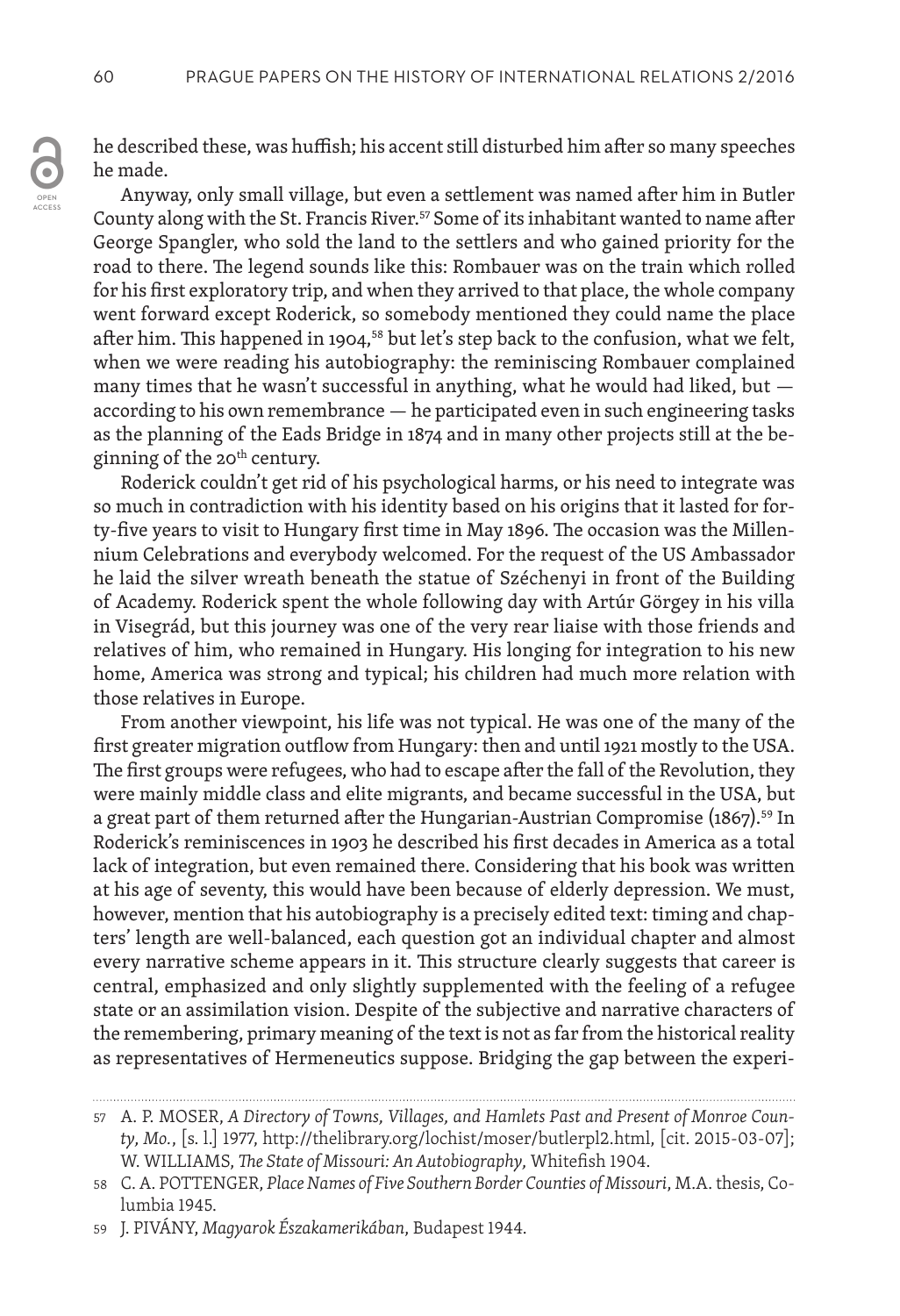enced past and its lingual representation<sup>60</sup> doesn't needed, like history was never disrupted by its narrative descriptions. Structures can be interpreted by narratives, in this script, and give a frame of continuous and systematic reflection.<sup>61</sup> If the late invention of historic discourse in the last couple of thousand years, which suggested that the event of reality could yarn themselves or told their own history, is very factitious,<sup>62</sup> then the naivety of "late invented" narrative school might be difficult to justify without enough historical experience.

## **THE THIRD GENERATION'S FULL INTEGRATION**

Roderick's children — Theodore, Edgar, Alfred, Bertha, Sophia, Pauline and Irma were already well-integrated into St. Louis's society. Despite Roderick thought himself rather American than Hungarian, they all spoke very well Hungarian. Their mother Augusta Koerner was of German origins, and they married on December 28, 1866.<sup>63</sup> Augusta's father, Gustave Koerner was one of the co-founder of the Republican Party and a close friend of Abraham Lincoln; he had an essential role in Lincoln's election for president in 1860.<sup>64</sup> Roderick and Augusta's children could learn Hungarian only from their father or from other farer relatives, but even until 1920 they maintained close relationship with cognates in Hungary like Frigyes Riedl. Riedl, anyway, was a famous literary, member of the Hungarian Academy of Sciences and professor at the Pázmány Péter University.<sup>65</sup> The daughters of Robert and Roderick Rombauer corresponded with him continuously, sent him remittances, made inquiries after other relatives and sent messages. The third generation Rombauers visited Hungary many times and kept tabs on the country's fate. Their attention went beyond the general interest, every event in the country was discussed and analyzed, elements of propaganda was tried to be filtered out of news, but — as time passed — letters turned to be written rather in English than in Hungarian.<sup>66</sup> John Fiala, Roderick's brother-in-law liaised also their relatives in Hungary: Frigyes Riedl, Frigyes Pesthy (his brother-in-law) and the Rombauers left behind.<sup>67</sup>

Edgar Rombauer, Roderick's second son had a weak health already in his childhood. Partly for a kind of recovery, but partly because Roderick reserved his gold-mining

67 BESZEDITS, *Hungarians*…

OPEN ACCESS

 $\overline{\bullet}$ 

<sup>60</sup> F. ANKERSMIT, *Language and Historical Experience*, in: J. RŰSEN (Ed.) *Meaning and Representation in History*, New York 2006, pp. 137–154.

<sup>61</sup> P. BURKE, *History of Events and the Revival of Narrative*, in: P. BURKE, (Ed.), *New Perspectives on Historical Writing*, Cambridge 1991, pp. 234–237.

<sup>62</sup> H. WHITE, *The Value of Narrativity in the Representation of Reality*, in: Critical Inquiry, Vol. 1, 1980, pp. 5–27.

<sup>63</sup> G. KOERNER, *Memoirs of Gustave Koerner, 1809–1896, Life-sketches Written at the Suggestion of His Children*, Vol. 2, Cedar Rapids 1909, pp. 451–452.

<sup>64</sup> G. ECELBARGER, *The Great Comeback: How Abraham Lincoln Beat the Odds to Win the 1860 Republican Nomination*, London 2008, p. 185.

<sup>65</sup> A. DIÓSZEGI et. al., *A magyar irodalom története IV.*, Budapest 1965, pp. 982–996.

<sup>66</sup> OSZK Kézirattár, (Széchenyi National Library Archives) Robert, Irma, Bertha, Sophie Rombauer's correspondence with Frigyes Riedl.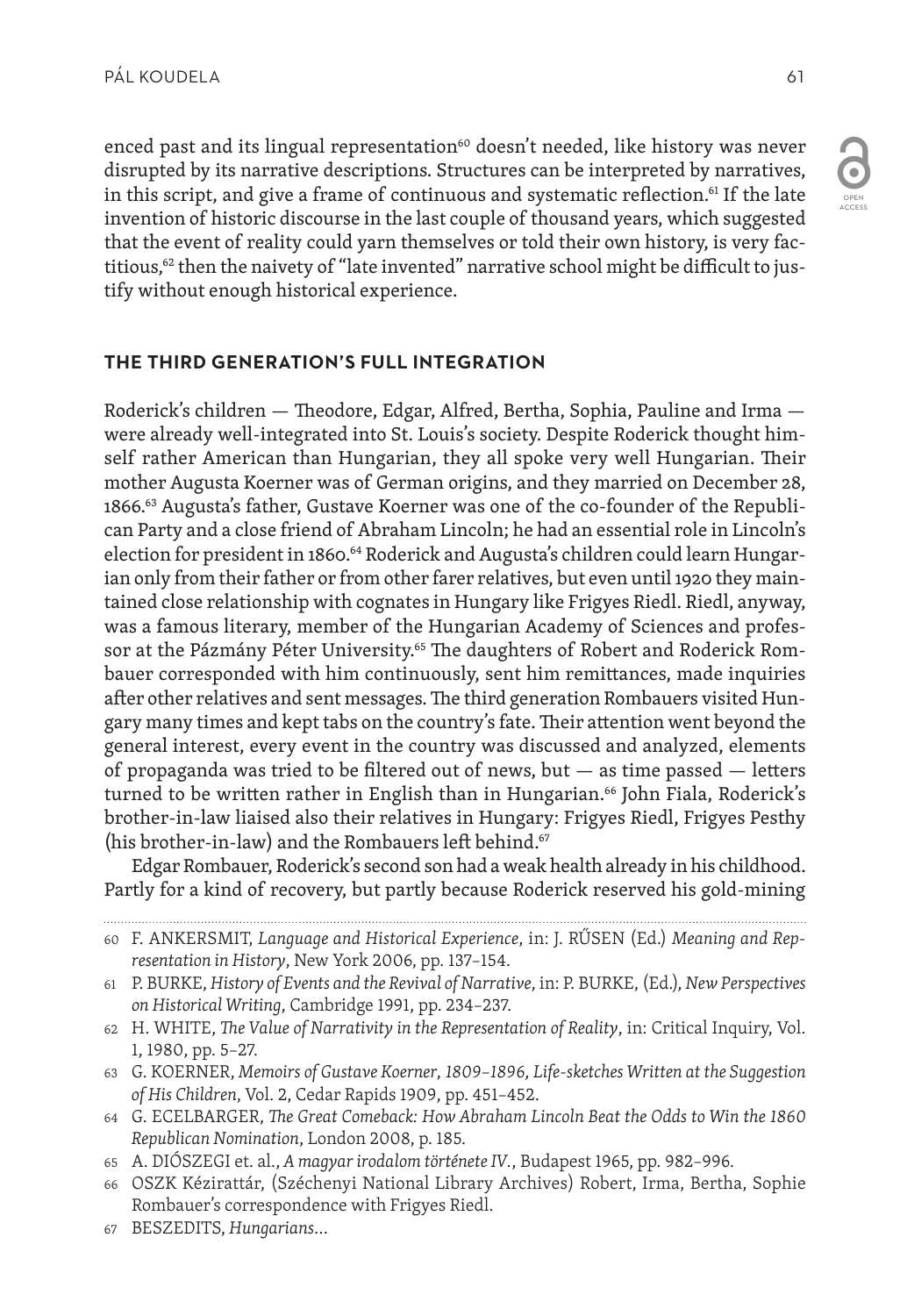OPEN ACCESS ideas, the whole family of Rombauers, Koerners and Engelmanns spent their summers outdoor around Bellville and later in Colorado. It was Edgar's happiest part of his youth. Despite law was not his natural inclination, the strength of the family's embeddedness in legislation and their authority directed him to the law school of Washington University. Two years later the family found him a job in Chicago at the law firm of Smith and Spence. Edgar lived there by Roderick's support of twenty-five dollars: eleven for a closet-sized room-rent and the rest for a "diet". One year later fortune helped Edgar, as a new lawyer, John Maynard Harlan joined the firm and supported him to a new job: a private security of his father, Supreme Court Justice John Marshall Harlan with a thousand and six-hundred-dollar salary per annum. The job was largely opposed by Roderick, but Edgar decided to go to Washington in 1889 and didn't regret. His task was the correspondence and even to summarize and review material before the Court. Harlan was satisfied with Edgar's work enough to be so kind to help him in going back to Chicago, and in admitting him to the Illinois Bar in 1892.<sup>68</sup>

His descending career started with the weakening of his health in Chicago, where he once just collapsed on the street. The recovering in a hospital and later in St. Louis failed, and he tried to retreat in the mountains. Sickness was so overcome above him that he even didn't answer to the opportunity to receive an excellent career-chance from his previous supporter Harlan. Never had another like that: to go to Paris as an associate Counsel to the American interests.

Under the blue sky of Clear Creek County, he was soon recovered over the summer of 1893, nevertheless, maniac depression returned again and again later in his life. In the year of his first collapse, his brother, Theodore returned from his civil engineer career and started new job in law, but soon failed, because of his chronic malaria, which was never totally recovered. Roderick in 1896 defeated his further term on Court of Appeals and started a private practice with Edgar. They had plenty of good commissions with railroad-builders, thus they were not plagued by financial problems in the following years. Edgar started a campaign to nominate to Republican mayoral candidate in 1897 but failed. In this period, he and his sisters, Bertha and Sophie lived with their parents in a fashionable South St. Louis district.

Despite he knew Irma, a young girl for years, he had no financial background to get closer to her earlier, but in this prosperous situation, once they met again in an amateur dramatic performance, the couple had the chance to step forward in relation. They became engaged in February 1899, after a year of getting to know each other. Fortunately, a railroad manager asked Edgar to represent his local interests and promised a thousand-dollar salary for a year. At this point of his life Edgar could marry Irma Starkloff, the daughter of the wealthiest family in St. Louis. We really don't need to introduce Irma Rombauer, the author of the most popular and still bestseller cook book and the woman, who remained in memories as the most charming homemaker in town. Irma von Starkloff Rombauer was born on October 30, 1877 as daughter of Emma Kuhlmann and Max von Starkloff in the southern German district of St. Louis. She was educated in Bremen, Germany, where her father was a consul between 1889 and 1894.<sup>69</sup> Later she studied at the School of Fine Arts at Washington

<sup>68</sup> MENDELSON, pp. 34–38.

<sup>69</sup> Ibidem, p. 26.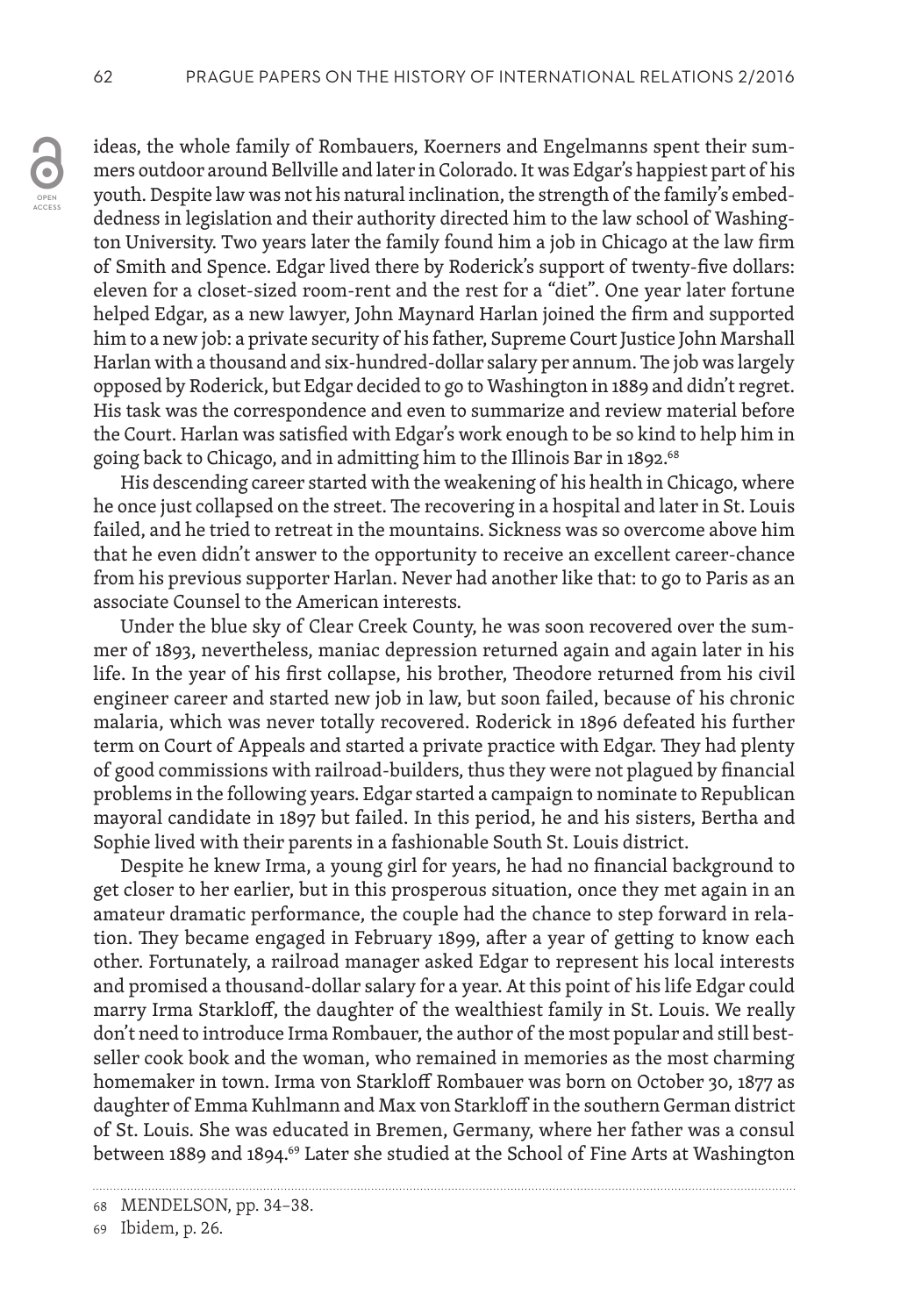University. Despite Irma's family opposed their relationship, they married on October 14, 1899 and had three children, of whom the first, Roland died in childhood. Marion was born on January 2, 1903 and Edgar Jr. ("Put") on August 15, 1907.

Irma had German origins and was proud of this, just like her father, Gustave Koerner. First generation immigrants were typical to look backward to their relatives, communities and birthplace, $\sqrt{2}$  but neither Irma was born in Germany nor Roderick felt like this. In addition, this is worth to mention how greatly emphasized in Koerner's memoire the German origins of Roderick was, despite of its five centuries past in Hungary. This clearly fits to the value system and political circumstances of time: 1899, the year of their wedding and 1909, the year of Koerner's memoir. A German as Western-European was more valuable than an East-European. But Irma was member of different cultural communities like the Wednesday Club and the Unitarian Women's Alliance and was more tolerant. In 1925 the whole family moved to Europe, and Irma had further training in Lausanne, while the young Marion learned to dance in Munich. However, nothing helped to Edgar, who even became Speaker of the St. Louis House of Delegates, but suffered from depression throughout his life, at the first breakdown during their marriage in 1902, and finally committed suicide with a double-barreled shotgun in 1930.<sup>71</sup> As a consequence Irma was left in financial straits, while The Great Depression had been triggered. She was over fifty, she had no job and had savings only about six thousand dollars. Edgar Jr. had already left the family for Florida, and Marion was just before her wedding, thus Irma decided to write her cookbook. She paid three thousand dollars, half of her savings for publishing, it seemed, a reckless venture. *"But Irma, who will buy your book?"* asked one contributor. *"All our friends have all those recipes."* Everybody was flabbergasted around her. *"Worst idea I ever heard of,"* said her brother. *"Irma's a TERRIBLE cook."* In fact, Irma was not the best cook.72

The booklet, first appeared in 1931, contained family receipts collected from ancestors and friends, but its style was as sunny and humorous as Edgar characterized Irma when they met first. Canned soup and the can opener as the best friend of any woman were basic cores in it, but these were still nothing against that it started to be sold fast. The publisher Bobbs-Merrill Company noticed this in 1935, when the, although rather stormy, relationship between author and publisher begun. Irma dedicated her whole life to her book and in 2006, forty-four years after Irma left us, the cookbook reached its eighth edition with more than 18 million copies sold. In addition, seventeen of her different thematic publications reached their umpteen editions during the last half century.<sup>73</sup> Since 1936 shortened versions were published for working women, and Irma became a national celebrity for the 1940s; the Joy gradually displaced each other cookbook from the market. Irma's situation and personality was contradictory: she looked for and enjoyed spotlight, welcomed fan mail, but from the other side her brother Emil was a notorious impostor, and her relationships with friends and family members were often rocky. Irma estranged from his son, but Marion became her partner even in her book's 1951 edition, thus the undertaking became

OPEN ACCESS

 $\overline{\mathbf{C}}$ 

<sup>70</sup> A. PORTES — R. G. RUMBAUT, *Immigrant America: A Portrait*, Berkeley 2006, p. 313.

<sup>71</sup> L. CUOCO — W. H. GASS, *Literary St. Louis: A Guide*, St. Louis 2000, p. 112.

<sup>72</sup> MENDELSON, pp. 85–103.

<sup>73</sup> I. ROMBAUER, *A Cookbook for Girls and Boys*, Indianapolis 1952.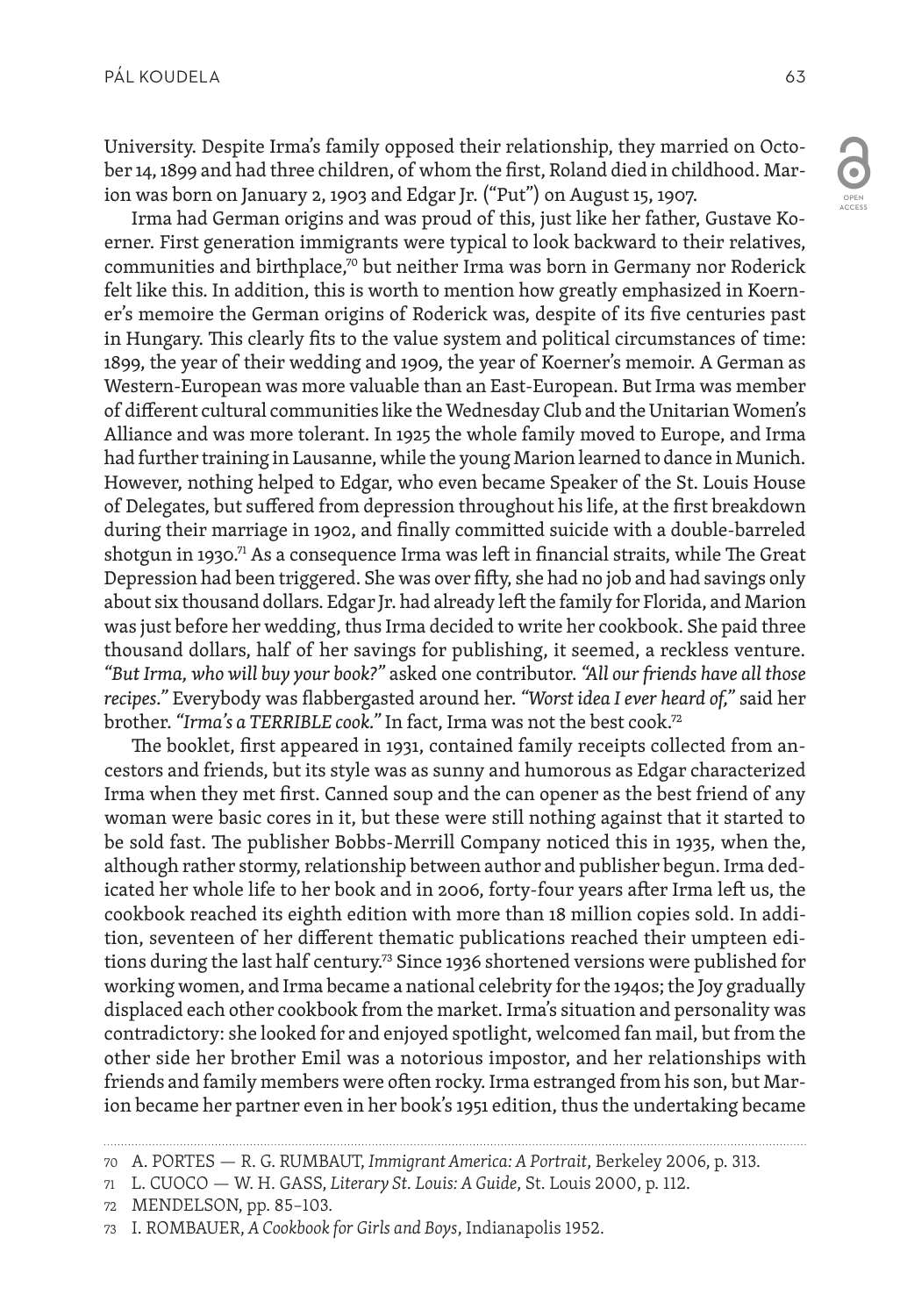a family enterprise. Irma made a fortune, they could travel to Europe in 1936 and to Mexico in the 1950s and again to Europe in a company amended with her grandchild. The successful author started to sketch an autobiography, but a heart attack prevented her finishing it in 1955. After the fast recovery, she even received a grant of the Washington University in 1956, however only a couple of years remained until her second heart attack, from which she couldn't recover yet and Irma died in 1962.<sup>74</sup>

Marion Becker Rombauer (1903–1976), Tivadar Rombauer's great-grandchild, was a different personality to her enthusiastic, charming, competitive and manipulative mother. She was rather serious and a bit sluttish, who could easily make friends after all. She became an artistic director, horticulturist and certainly the publisher of the Joy. Irma's daughter attended to the Mary Institute and Vassar College in St. Louis, and studied movement and dance in Munich, Germany too. After her return from a field trip in France, Marion worked in a department store as a manager and also as a columnist for Women's Wear Daily between 1927 and 1929. She taught art, created parades and directed plays in the progressive John Burroughs School during the following three years and married to her childhood love, John William Becker, architect in 1932. They settled down in Cincinnati, where Marion worked as the director of the Hillsdale School Department of Arts.

In Cincinnati, she lived a vivid social life: she was a member of different Leagues and Societies, but also prepared to establish a family. Marion and John gave the name Mark to their first son. He was born on January 16, 1937, and the second, Ethan followed on August 6, 1945. In the forties Marion continued her career in Arts: she directed the Cincinnati Modern Art Society in different positions and organized exhibitions of modern painters. Gardening was another avocation of her, just like organizing club life, editing bulletins or even planning a medicinal herb garden at the University of Cincinnati Medical Center, which was named after her. The family had their own woodland at the outskirts of Cincinnati, in which Marion could gratified her passion to wildlife.75 Before 1951 Irma's daughter only served as recipe tester and adviser in collaboration of her mother, but later on she showed more interest in nutrition than Irma. For the 1963 edition of the Joy, 80% of the material was newly created by Marion. Since 1955, when cancer was diagnosed first, her health decreased gradually; she lost her husband due to a brain tumor in 1974, and after a new edition of the Joy in 1975 she died on December 28, 1976.76

#### **THE FOURTH GENERATION AND OTHERS**

Marion's son and Edgar's grandson, Ethan Becker became a knife maker. Ethan's connection to cuisine started early, during his travelling through Europe with his mother. Ethan studied at Cordon Bleu in Paris in 1971 and later in the 1980s estab-

<sup>74</sup> *St. Louis Walk of Frame Pleasures of the Familiar,* in: Radcliffe Quarterly Spring, 1998.

<sup>75</sup> P. B. SEARS — M. ROMBAUER BECKER — F. J. POETKER, *Wild Wealth*, Indianapolis 1971.

<sup>76</sup> Rombauer Family. Papers of the Rombauer-Becker Family, 1795–1992: A Finding Aid Arthur and Elizabeth Schlesinger Library on the History of Women in America Radcliffe College. Schlesinger Library, Radcliffe Institute, Harvard University, MC 449.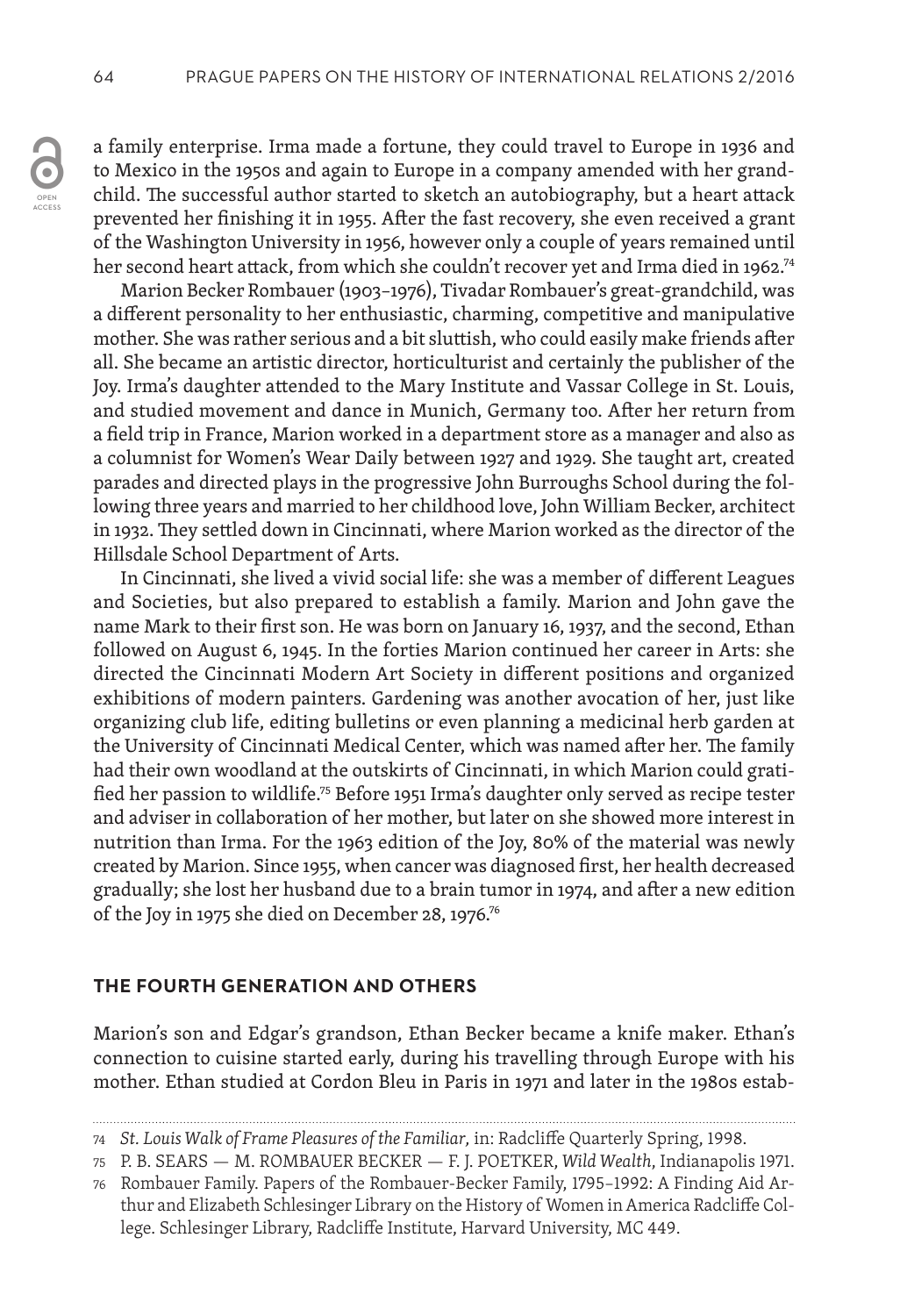lished his own firm, Becker Knife and Tool. The company partnered with others later on and Ethan started to produce climbing gears too. Marion entrusted Ethan with authorship of JOY in 1976.77 But let's step back a generation for a moment. While Marion worked on her mother's cookbook, her brother, Edgar Jr. became a lawyer and married Margaret Robinson, with whom he had two children, but later they divorced. He soon married again Marjorie Dick Rombauer and settled down in Seattle. Marjorie was born in 1939 and became also a lawyer. She studied at the University of Washington where she worked for more than thirty years later on. Marjorie entered to the law school first in 1960, as a non-librarian, tenured female faculty member, and later moved up to Chair of the Graduate Students Committee, Washington's Asian Law Program. Finally, she became the Dean of the Law School in 1991, until her retirement as a professor emerita three years later. She was the founder of teaching the legal writing in the 1960s, and she created an intellectually challenging but rigorous program. Her course text was first published in 1970, however the textbook later went to even a fifth edition. Upon her retirement in 1994, an award was established in her name to honor her contributions to the legal writing field, presented annually to a person in the field by the national Association of Legal Writing Directors.<sup>78</sup>

To unravel the family-lines we need to go back to Roderick again. Roderick's firstborn son, — and the older brother of Edgar — was Theodore. He married Lydia Brown from Kirkwood (Mo) in 1891; they had only one child, Roderick William Jr. Rombauer. At his age of twelve his mother, Lydia, and three years later in 1906 his father, Theodore died; Rod inherited a vast amount of money, however, he also didn't mind to spend it. Theodore left a will that named Edgar, his younger brother and Irma as the guardian of his son, Rod. In addition, this case was the only bigger dispute in the family, because the elder Roderick, the Rod's grandfather wanted to bring up the boy in his own home.<sup>79</sup> Anyway, the young boy grew up under Irma's wings and became a racer; once he competed even with the famed Barney Oldfield. Rod had such a fortune to marry Marie Arendis, daughter of the Police Superintendent of St. Louis, whose family were of German origins, just like most of the middle class in St. Louis. Roderick Jr. entered the National Guard, ranking as a captain. Marie and Rod had three children: Lydia, Rod Jr. and Marjorie. Rod Jr. was born in 1917 in St. Louis, and already at his younger age received flight lessons, no wonder that an exceptionally good pilot evolved from this young boy. Three years passed together with Eileen, his girlfriend when the USA entered the World War II, but, leaving her in St. Louis, Rod Jr. went to Ontario, Canada and joined the Canadian Air Force. In 1941 he already taught clerks there, when his girlfriend followed him to Ontario, where they finally married.

After the war Rod Jr. returned to St. Louis, where four of their children followed each other: Roderick, Patricia, Theodore and Arthur — the sixth generation of Rombauers, since Tivadar, the fortyeighter arrived from Hungary in 1849. Rod Jr. started to deal with coffin making first, but didn't have success in it, so he started some busi-

<sup>77</sup> E. BECKER, *All about Joy*, http://www.thejoykitchen.com/all-about-joy/ethan-becker,  $|$ cit. 2015-03-09 $|$ .

<sup>78</sup> M. S. LAWRENCE, *An Interview with Marjorie Rombauer*, in: Legal Writing, Vol. 9, pp. 19–70.

<sup>79</sup> MENDELSON, pp. 63–64.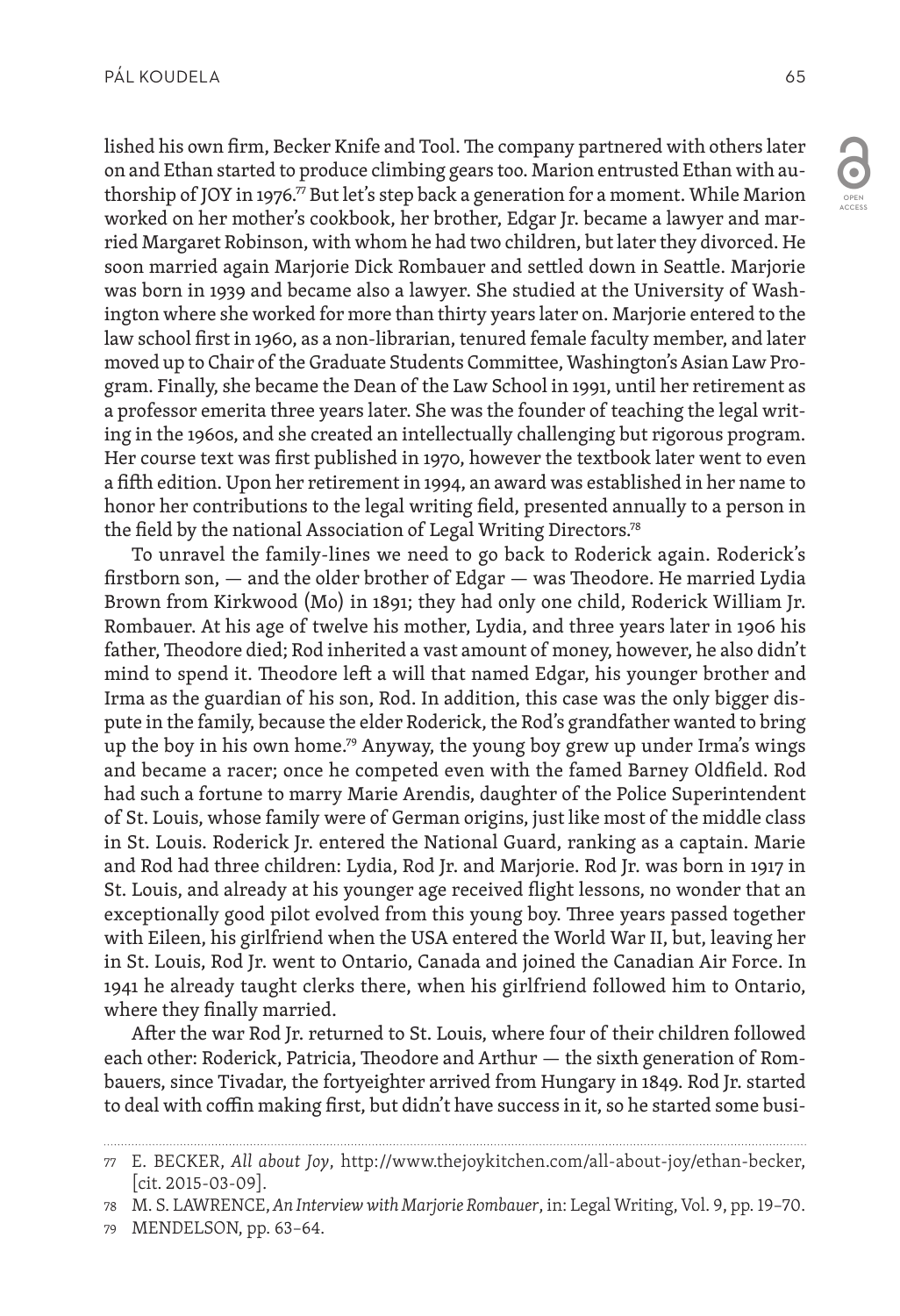ACCESS

ness in paving stones with Norm West, founded their own company: The West Contracting, a still flourishing entertainment. It was the emerging economy of the 1950s, and Rombauer was to help the company with estimates. The office was moved to a bus then, completed with desks installed over the wheel wells, located on his father-inlaw's property.<sup>80</sup> Next year, in 1956 he got a heart attack and recovery kept for two years, while his partner gave enough money for the family to survive. On May 14, 1963, Rod Jr. registered his own firm Romco, a construction equipment company still prospering in Texas. In the 1970s a second and in 1974 a third heart attack forced him to sell his shares and retire, and next year he died.

Switch again on family-line. The other great-grandchild of Roderick is Koerner Rombauer, the fifth generation, who established the famous Rombauer Vineyards in Napa Valley in 1981. The eldest Roderick's third son was Alfred, who was born in 1870. He had a daughter, Irma and a son, Koerner, who was born in 1902. The family settled down in Montana, but after the First World War they moved to Los Angeles, California. Koerner and his wife, Dorothy moved to Escondido during the 1940s, where they had a son, Koerner (1935) and a daughter Katherini (1936).<sup>81</sup> So the younger Koerner was born in Escondido, a small agricultural town near San Diego, where he studied and met his later wife Joan Ransome. The young Koerner's first vocation connected to flight: he started at the California Air National Guard in 1956. Nine years later Koerner became a commercial pilot with Braniff International and moved to Dallas with his wife and their two children. In 1972, as a consequence of workforce reduction at airways, and after Koerner had already led a Boeing 747, the family moved again: to Napa Valley, where they bought a forty-acre soil at Silverado Trail, close to St. Helena.<sup>82</sup> Koerner and Joan loved the familiar, silent agricultural environment, however had no intention and even idea about vinery — the industry, which was founded in California by a Hungarian, Ágoston Haraszthy, who established the Buena Vista Vinery between 1856 and 1869.83 It took only four years and in 1976 Koerner and Joan became partners in Conn Creek Winery. Spending five years of studies and practice, the family started their own enterprise, the Rombauer Vineyards in 1981. Koerner still kept his pilot license and his own jets deliver vine to each part of the States and the world: to Germany, Switzerland and Japan.84

What integration means through generations is hard to describe in its every detail. Andrea Rombauer (1975), daughter of Roderick W. Rombauer (Rod Jr.'s son), who is the Manager of Family Programs and the Summer Camp Director at Atlanta History Center, and who conducted historical research on the condition of

<sup>80</sup> *History of West Contracting*, https://nbwest.com/history/, [cit. 2015-03-03].

<sup>81</sup> United States Census 1920, 1930 and 1940 Population Schedules, http://www.mocavo. com/search?start=0&limit=10&dataset[]=126214&nc[household\_id]=011435362, [cit. 2015-03-09].

<sup>82</sup> Koerner ROMBAUER, *Biography*, http://www.rombauer.com/index.cfm?method=pages. showPage&pageid=acc36651-d1c4-d593-b9ae-20f1c5742b13, [cit. 2015-03-03].

<sup>83</sup> Z. SZTÁRAY, *Haraszthy Ágoston a kaliforniai szőlőkultúra atyja*, San Bernardino 1964; B. MCGIN-TY, *Strong Wine: The Life and Legend of Agoston Haraszthy*, Stanford 1998; P. SZENTE, *Egy elfelejtett amerikás magyar: Hataszthy Ágoston*, in: Századok, Vol. 112, No. 1, 1978, pp. 110–124.

<sup>84</sup> B. COX, *Kerosene & Cabernet*, in: Pilote Journal, 2001.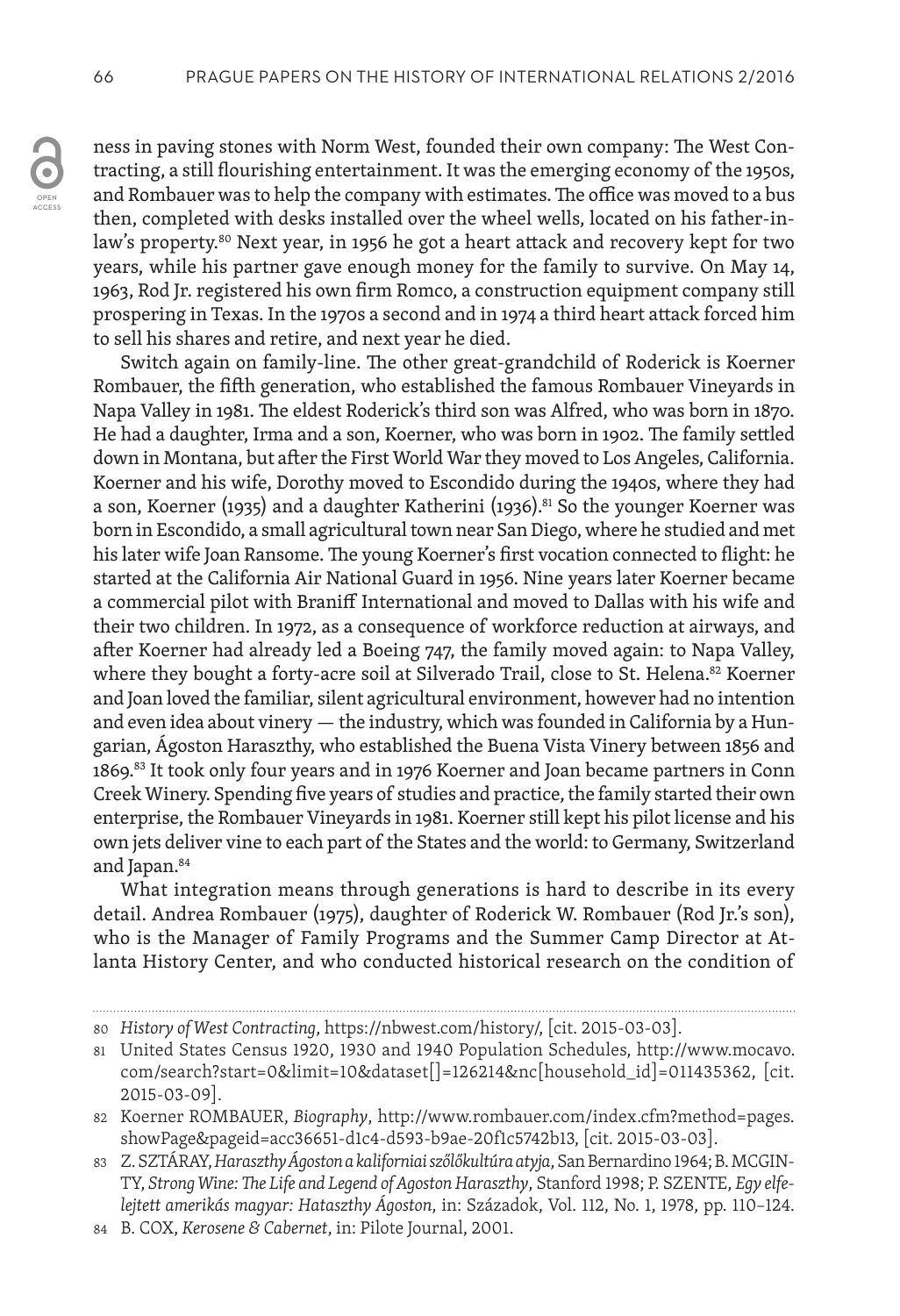immigrants in New York, $85$  is obviously a friend of history. She was interested in her origins at least at University, but this is another question that she couldn't have exact knowledge about it in every detail. Although many of the Rombauers wrote autobiography: the first Roderick, Edgar for his children and even Irma started one; though she had only freckles of the past at hand, when she created a website about her origins, mostly based on her Grandmother's stories; it was not surprising that many inaccuracies could occurred. According to this, today not existing, website: her family descended from Siebenbürgen, Germany (sic!). This is the German name of Transylvania (Erdély in Hungarian), where only Emil,<sup>86</sup> the first-generation immigrant, Tivarad Rombauer's nephew lived, and where Temesvár and Arad is. To be convinced about German ancestry is not as big mistake as one could imagine: the family had German ancestry in far past, St. Louis were full of Germans, where they arrived and lived, and in which the family was fully integrated, partly because their marriages and partly because it's higher rank in society. The naturalization documents recorded German origins, because Tivadar departed from Hamburg for his trip to the US. Nevertheless, to be convinced that Siebenbürgen is a German settlement, and not to look after it, is another question (but let's be not so rigorous, it's not a big deal). Nonetheless, this is much more important to emphasize that Andrea, the great-great-grandchild of Roderick Rombauer still maintained contact with the descendants of Roderick's cousin Lajos Tivadar Rombauer (1858) in Brazil. They are sixth grade cousins anyway.<sup>87</sup>

## **ANOTHER FAMILY LINE IN BRAZIL**

We step back in time again to examine what happened to Lajos Tivadar Rombauer, brother of Emil Rombauer, the teacher, who was the nephew of Tivadar, the founder of the Rombauer clan in America. Lajos was born in Szklenó (Bars County) on March 16, 1858, he was the son of Lajos Rombauer, a medicine doctor and Zsuzsánna Kachelmann. Lajos attended to the Naval Academy of Fiume, and after his graduation, he was serving in the Navy until 1883. This year he changed to the Adria Shipping Company, where he became a captain of the vine exporting ships. In 1886 he initiated Austria-Hungary's permanent commercial links with Brazil, and finally, in 1888 he moved to Rio de Janeiro, already as the Lead Attorney of the South-American Company. By this time, he served as warrant officer on the battleship of the Imperial and Royal Consulate General. Commodore Rombauer also led Rombauer & Co. Trade Company in Rio de Janeiro and Santos and provided the chief representative of the Adria and the Austrian Lloyd Maritime Company in whole Brazil. Many of his articles were published in the Természettudományi Közlöny (Journal of Natural Sciences) and in the Ország-

<sup>85</sup> R. L. JANTZ, *The Meaning and Consequences of Morphological Variation*, 2004, http://www. understandingrace.org/resources/pdf/myth\_reality/jantz.pdf, p. 14, [cit. 2015-03-09].

<sup>86</sup> KOUDELA, pp. 28–45.

<sup>87</sup> http://web.utk.edu/~arombaue/famhist.html#The%20Rombauers, [cit. 2015-03-09 — the page doesn't exist anymore].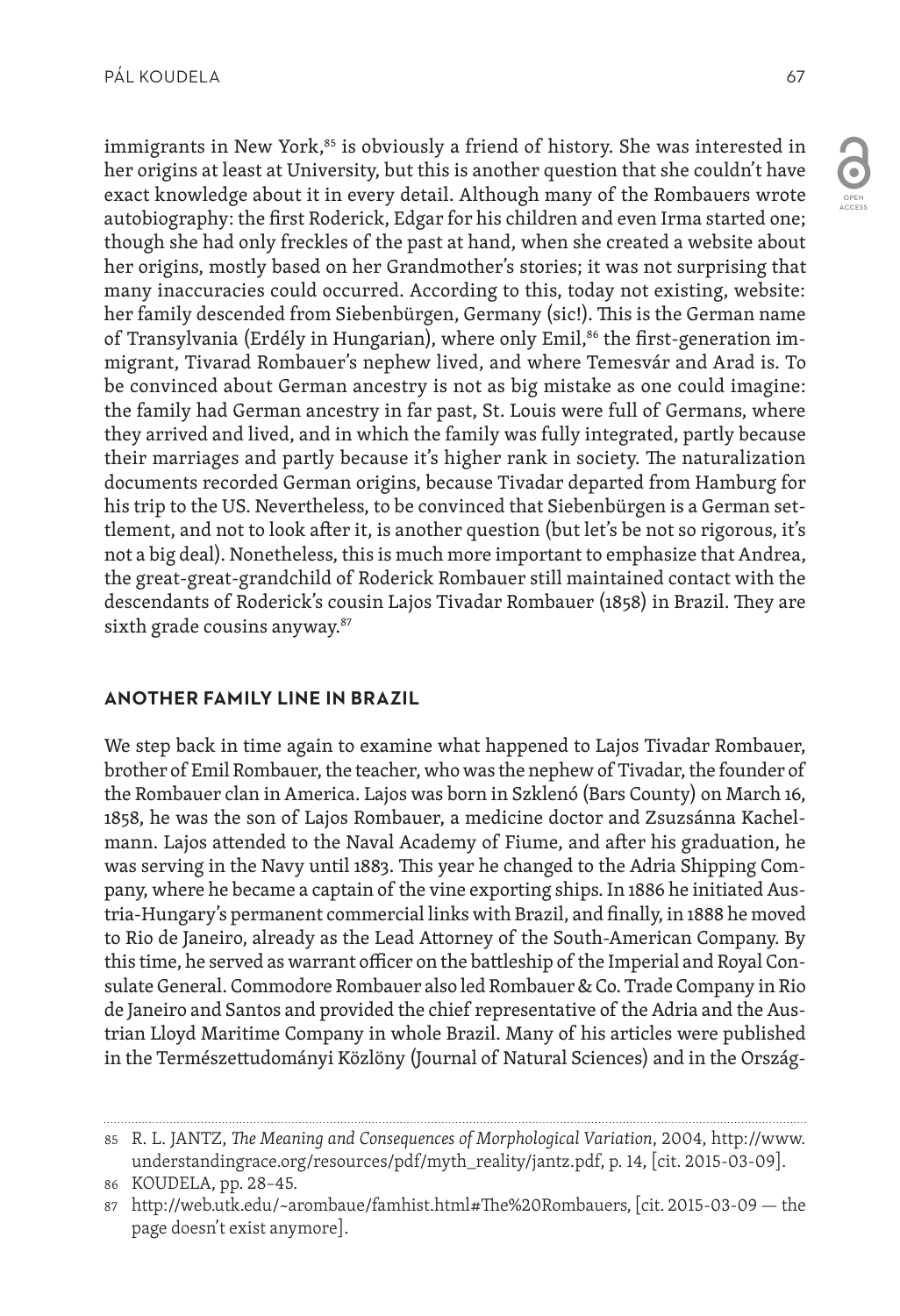Világ (Country-World).<sup>88</sup> He was the elected member of the Franz Joseph order and later, during the First World War, he worked for the Secret Intelligence Agency of the Monarchy. As a consequence of this activity, he was taken captive by France and died as a prisoner of war in Brest in 1917.<sup>89</sup> He had three wives (not at the same time): two of them were daughters of the Polla family in Brassó (Brasov), first Adelaide then Marietta. The first gave birth two of his children in Fiume the latter was the mother of one child already in Rio. The eldest child died young, the second married to Aurél Koós, a pediatrician and they settled down in Budapest. Koós was the most prominent pediatrician in Hungarian history of medicine, in the times, when the discipline was only at its birth.<sup>90</sup> The third child, Tibor Rombauer, although chosen a Hungarian wife, didn't return home but remained in Brazil and became the managing director of the Paramount Pictures (founded in 1912 by George Zukor). Tibor died without children in his native town, Rio on September 8, 1936, following an appendicitis operation.<sup>91</sup>

Lajos Tivadar, after his second wife died in 1892, married third time in 1896. His third wife, Christine Bodé was born in Rio Grande in 1869 and gave birth of four daughters and three sons for Lajos, both of them was born in Petropolis. The first daughter settled down there and married to Ernst Hölck from Germany, who was the director of the Condor Airways, and they had four children. The eldest son started his career as a pilot, and the second became the owner of the Airways. The second daughter felt ill young, and was brought to Budapest in vain, she couldn't be saved yet. The third daughter married to Gustave Klages, a farmer and had two children. The fourth daughter also died young, she was tried to save in Bremen unsuccessfully. The first son, Rodrigo Emilio Rombauer married a girl from a family with grassroots in Brazil, Nicolina Monteiro de Barras, who gave birth of three children. They settled down in Rio, where Rodrigo became the manager of Warner Brothers First National and consolidated the financial position of the company in the 1930s.<sup>92</sup> The second son of Lajos was called Edgar, who moved to Sao Paulo, where he married twice. His first wife was Dulce Amaral and the second Lydia Fernandes, both were Brazilian, and Edgar had only one daughter from the first wife. Edgar worked also in the film industry, as far he became the director of the Columbia Pictures in Sao Paulo.<sup>93</sup> The third son of Lajos was Ivan Theodoro, who also married twice, first with Olivia Magelhães, then with Emily Evangeline. He had one child from the first and five from the second marriage.

After the World War First more than two hundred fifty thousand Hungarian lived in Latin-America, especially around Buenos Aires, Sao Paolo and Montevideo, most of them were farmers, artisans and workers without any political organization, uniting only in clubs.<sup>94</sup> The Rombauer family was in an exceptional situation among Hun-

<sup>88</sup> L. T. ROMBAUER, *Nemzetközi figyelőállomások a sarkvidéken,* in: Természettudományi Közlöny, Vol. 14, No. 154, 1882, pp. 261–265.

<sup>89</sup> J. SZINYEI, *Magyar Írók élete és munkássága*, Vol. 9, Budapest 1906, p. 1108.

<sup>90</sup> E. HEDRI, *Dr. Aurél Koós, 1874–1957*, in: Gyermekgyógyászat, Vol. 8, No. 7/8, 1957, pp. 255–256.

<sup>91</sup> *Tibor Rombauer Dead*, in: Film Daily, Vol. 70, No. 60, September 10, 1936.

<sup>92</sup> *Visita S. Paulo, O Director General da Warner First no Brasil*, in: Correio Paulistano, Cinematographía, July 31, 1936, pp. 8–10.

<sup>93</sup> Cine Reporter. Semanário Cinematográficó, September 8, 1936, p. 1.

<sup>94</sup> T. ÁCS, *Magyarok Latin-Amerikában*, Budapest 1944, p. 32.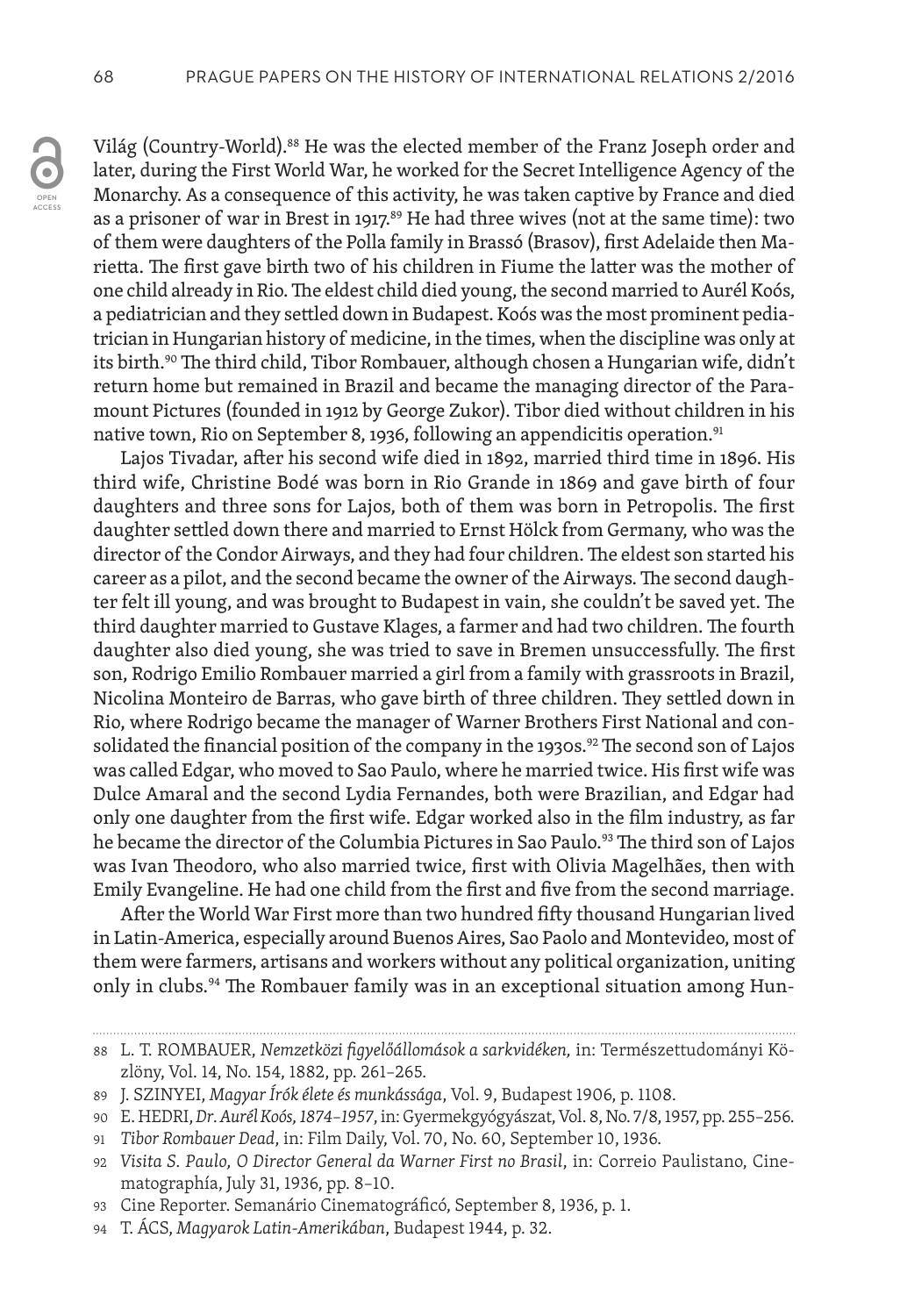garian immigrants and its social position never changed hugely in later generations. Their descendants are intellectuals and managers today as well, Edgar Rombauer, for instance, is the communication manager of the DS Comunicação and organizer of such events as sailing weekends of famous sportsmen and others for the Yacht Club de Ilhabela.95

Turning back again to the roots, Mátyás Rombauer had another child, a daughter of him and sister of US immigrant Tivadar, she was called Julia. She married in 1825 to Pál Szumrák, an engineer from Besztercebánya (Banská Bystrica), who studied at the Polytechnic of Vienna. During the War of Independence in Hungary Pál worked as an army officer and later as an engineer at the Tisza Railways until 1858. For the next decade, he served for the city of Pest as the Chief Engineer and later as the Inspector General at the Main Supervisory Council of the Hungarian National Railways, however in 1886 he received a much higher ranked position and became the Royal District Councilor at the construction supervisory board of Budapest Parliament. Two years later he was retired; they had four children settled down in Germany.<sup>96</sup>

## **HOW MIGRATION AND INTEGRATION CORRELATED IN DIFFERENT WAYS**

We have seen different routes and directions of migration in the  $19<sup>th</sup>$  century, while remaining social position and values derived from the family's Protestant, Saxon roots in Lőcse. Among these common attributes we found altering integrational levels. Tivadar and his family was only at the beginning of acculturation in Hungary, after five centuries of isolated German life, when the short but strong impact of the Revolution and War of Independence influenced him, the event, prompted so many to stand by those under repression. But time was too short and they found themselves in another circumstance in America, where they needed to be integrated to. The results were contradictory. The first generations arrived at different ages, thus they had altering experiences and results in integration. That would-be thoughtlessness to come to far-reaching conclusions on the story of a typical middle-class immigrant family, but those ambivalent emotional attitudes, what we have seen at the first generation and the bonding, which amplified again in the second generation might be as typical as the full integration of later descendants. Their attitudes to the national duality of their origins added some details to the picture of the mid-nineteenth century immigration era's value system. We can't dispraise the relevance of a lifespan, especially an intergenerational mobility route, while this can represent the features of the social group involved the individual.<sup>97</sup> Family time described by stories of life courses can help to make conclusions to the mentality of bourgeoisie.<sup>98</sup>

<sup>95</sup> *Esportistas famosos na Semana de Vela*, http://inema.com.br/mat/idmat019581.htm, [cit. 2015-03-04].

<sup>96</sup> P. RIECKE, *Nachkommen von Dr. Johann Christoph Elhard*, Brassó 1900.

<sup>97</sup> G. LEVI, *Les usages de la biographie*, in: Annales ESC, Vol. 6, 1989, pp. 1325–1336.

<sup>98</sup> M. KOHLI, *Gesellschaftszeit und Lebenszeit: Der Lebenslauf im Strukturwandel der Moderne*, in: *Die Moderne. Kontinuitäten und Zäsuren*, Göttingen 1986, pp. 183–208.